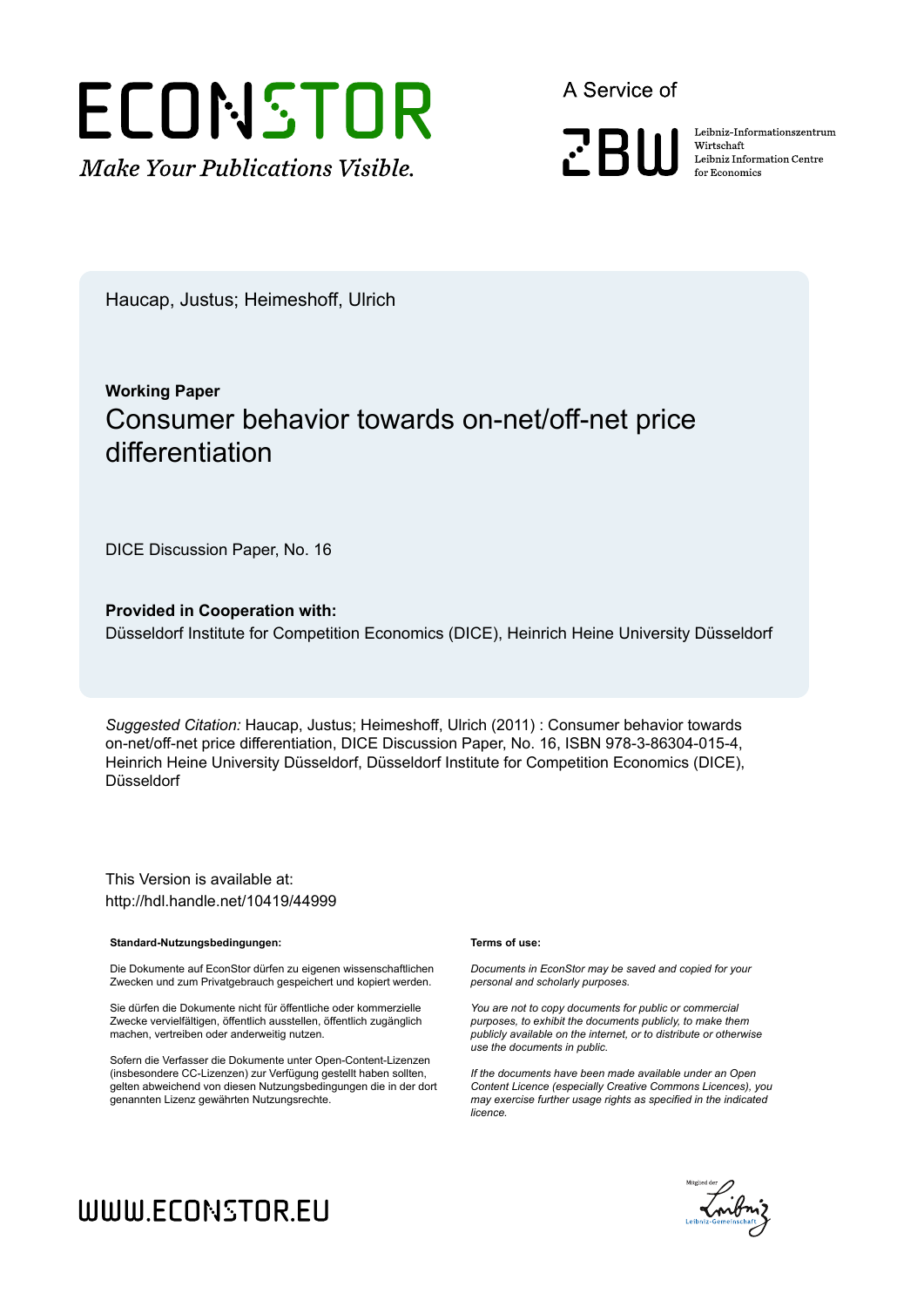Düsseldorf Institute for Competition Economics

# **DISCUSSION PAPER**

No 16

**Consumer Behavior towards On-net/Off-net Price Differentiation** 

**Justus Haucap, Ulrich Heimeshoff** 

January 2011

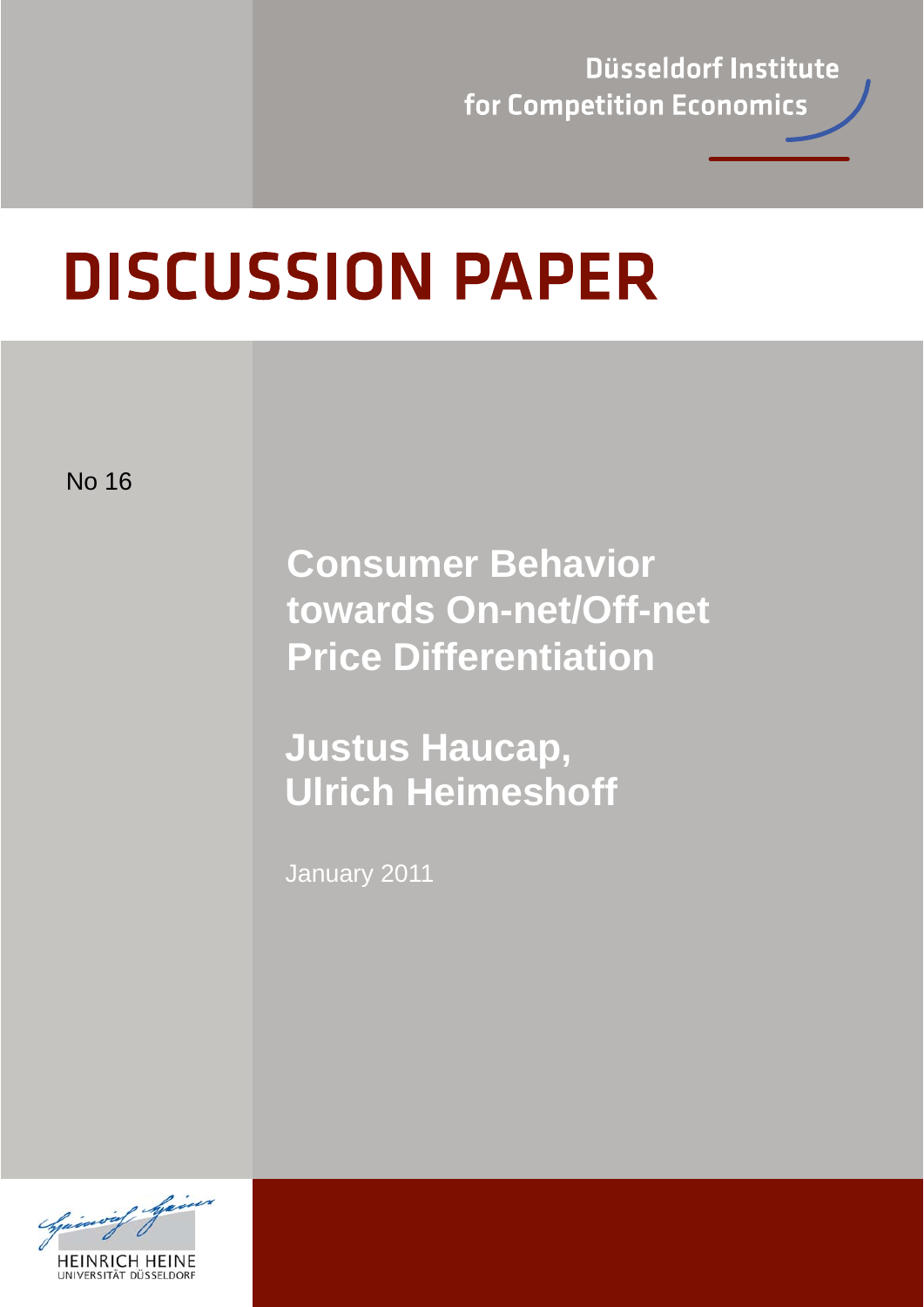## IMPRINT

## DICE DISCUSSION PAPER

Published by Heinrich‐Heine‐Universität Düsseldorf, Department of Economics, Düsseldorf Institute for Competition Economics (DICE), Universitätsstraße 1, 40225 Düsseldorf, Germany

#### Editor:

Prof. Dr. Hans‐Theo Normann Düsseldorf Institute for Competition Economics (DICE) Phone: +49(0) 211‐81‐15125, e‐mail: normann@dice.uni‐duesseldorf.de

## DICE DISCUSSION PAPER

All rights reserved. Düsseldorf, Germany, 2011

ISSN 2190‐9938 (online) – ISBN 978‐3‐86304‐015‐4

The working papers published in the Series constitute work in progress circulated to stimulate discussion and critical comments. Views expressed represent exclusively the authors' own opinions and do not necessarily reflect those of the editor.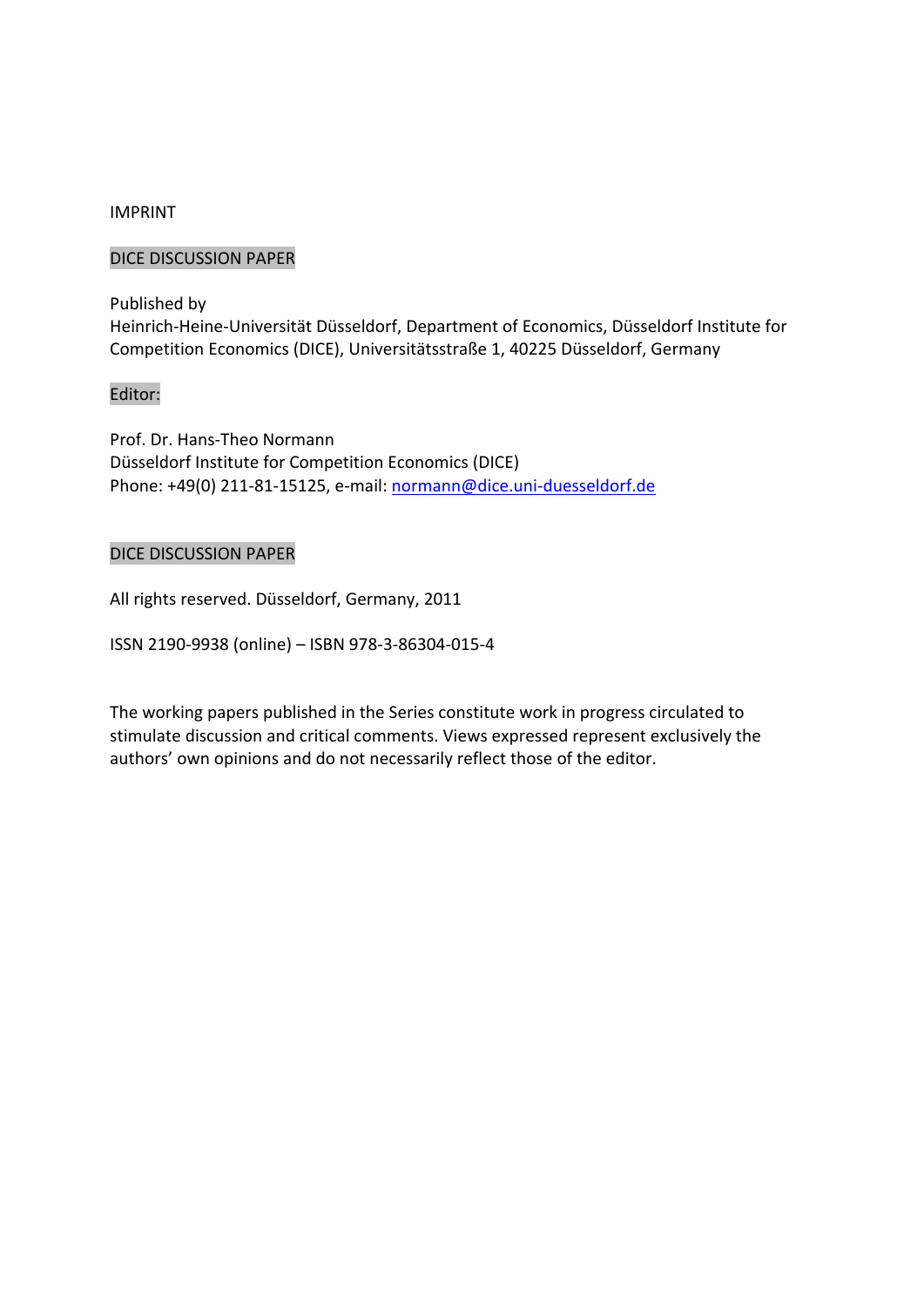# Consumer Behavior towards On-net/Off-net Price Differentiation\*

Justus Haucap<sup>†</sup> Ulrich Heimeshoff<sup>‡</sup>

January 2011

#### Abstract

This paper explores how consumers react towards price differentiation between on-net and off-net calls in mobile telecommunications a pricing policy that is common in many mobile telecommunications markets. Based on a survey of 1044 students we demonstrate that some consumers may suffer from a "price differentiation bias", i.e., a fair number of consumers may overestimate the savings that result from reduced on-net and/or off-net charges, as they do not appear to weigh the prices with the probabilities of placing off-net and on-net calls. This may help to explain why it have been the smaller operators in various countries who have introduced on-net/off-net price differentiation. We also discuss the implications that such a consumer bias may have for market competition.

JEL Classification: L40, L96.

We would like to thank two anonymous referees as well as Ralf Dewenter and seminar participants at the Universities of Augsburg, Cologne, Kassel, and Wuerzburg and at the 17th Biennial Conference of the International Telecommunications Society (ITS) at Montreal for helpful comments and suggestions. Anja Brieger provided excellent research assistance.

<sup>&</sup>lt;sup>†</sup>Heinrich-Heine-University of Duesseldorf, Duesseldorf Institute for Competition Economics, Universitaetsstr. 1, 40225 Duesseldorf, Email: justus.haucap@uni-duesseldorf.de, Fax: 0049-211-81-15499.

<sup>z</sup>Heinrich-Heine-University of Duesseldorf, Duesseldorf Institute for Competition Economics, Universitaetsstr. 1, 40225 Duesseldorf, Email: ulrich.heimeshoff@uniduesseldorf.de, Fax: 0049-211-81-15499.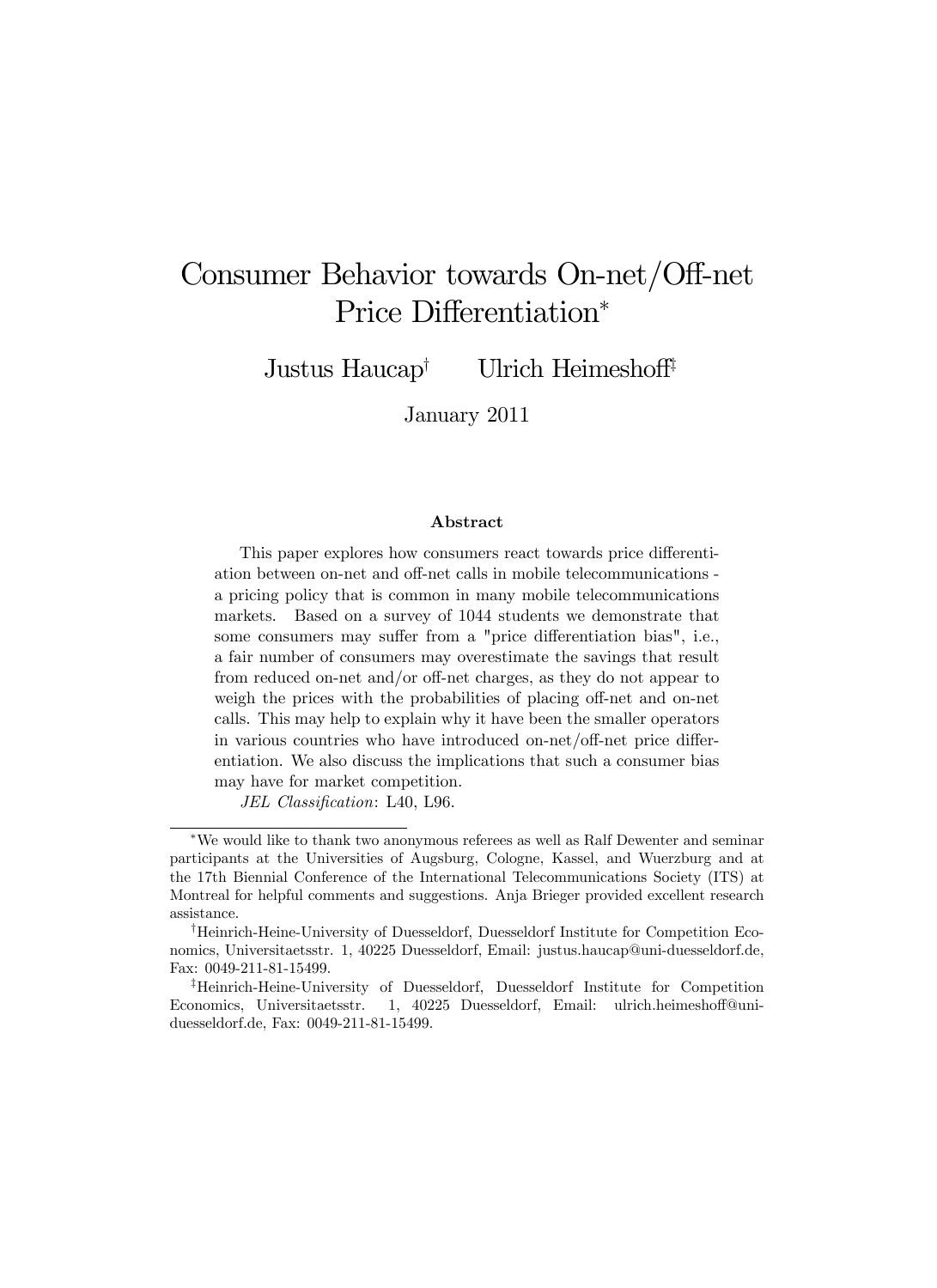## 1 Introduction

In July 2007, KPN lodged a complaint with the European Commission that T-Mobile and Vodafone would have a position of collective dominance in the German mobile telecommunications market (see KPN, 2007). According to the reasoning of KPN, the main source of that allegedly dominant position was the price differentiation between on-net and off-net calls which leads to tariff-mediated network effects. As T-Mobile and Vodafone entered the market two years prior to  $E$ -Plus (KPN's mobile subsidiary in Germany) and six years prior to O2 (the fourth and still smallest mobile network operator in Germany), the two early movers were able to build a customer base which, in combination with differentiation between on-net and off-net prices, enabled the two larger Örms to act largely independent from their smaller rivals, so the argument. While the Federal Cartel Office in Germany has discontinued its investigations by the end of 2009 (see Bundeskartellamt, 2010), similar complaints against price differentiation between on-net and off-net calls have been made in other countries such as Austria and Italy (see ERG, 2008, p. 43), Turkey (see Atiyas and Dogan, 2007) or New Zealand (see Commerce Commission, 2010).

The argument that the combination of a large initial market share and tariff-mediated network effects can be strategically used to foreclose the market and to secure market power sounds initially rather reasonable and has also been explored in the academic literature (see, e.g., Hoernig, 2007, 2008). In addition, there has also been some empirical support for this hypothesis by Kim and Kwon (2003). Based on a consumer survey for the Korean mobile telecommuncations market, their conditional logit analysis reveals that consumers prefer carriers with a larger number of subscribers other things being equal. As Kim and Kwon (2003) argue intra-network call discounts are, among other factors, one likely source of that effect.

An interesting observation in this context is, however, the fact that in a number of European mobile telecommunications markets it have been the small entrants who started to price differentiate between on-net and off-net calls. In Germany, it was in fact  $E\text{-}Plus$  (the complainant's own subsidiary) who started to price differentiate between on-net and off-net calls when it entered the market in 1994 (see Frontier Economics, 2004). Similarly, it has been reported by Frontier Economics  $(2004)$  that in the UK, on-net/off-net differentials were first introduced in late 1993 by  $One2One$  and in early 1994 by Orange when the two new networks launched their services, while the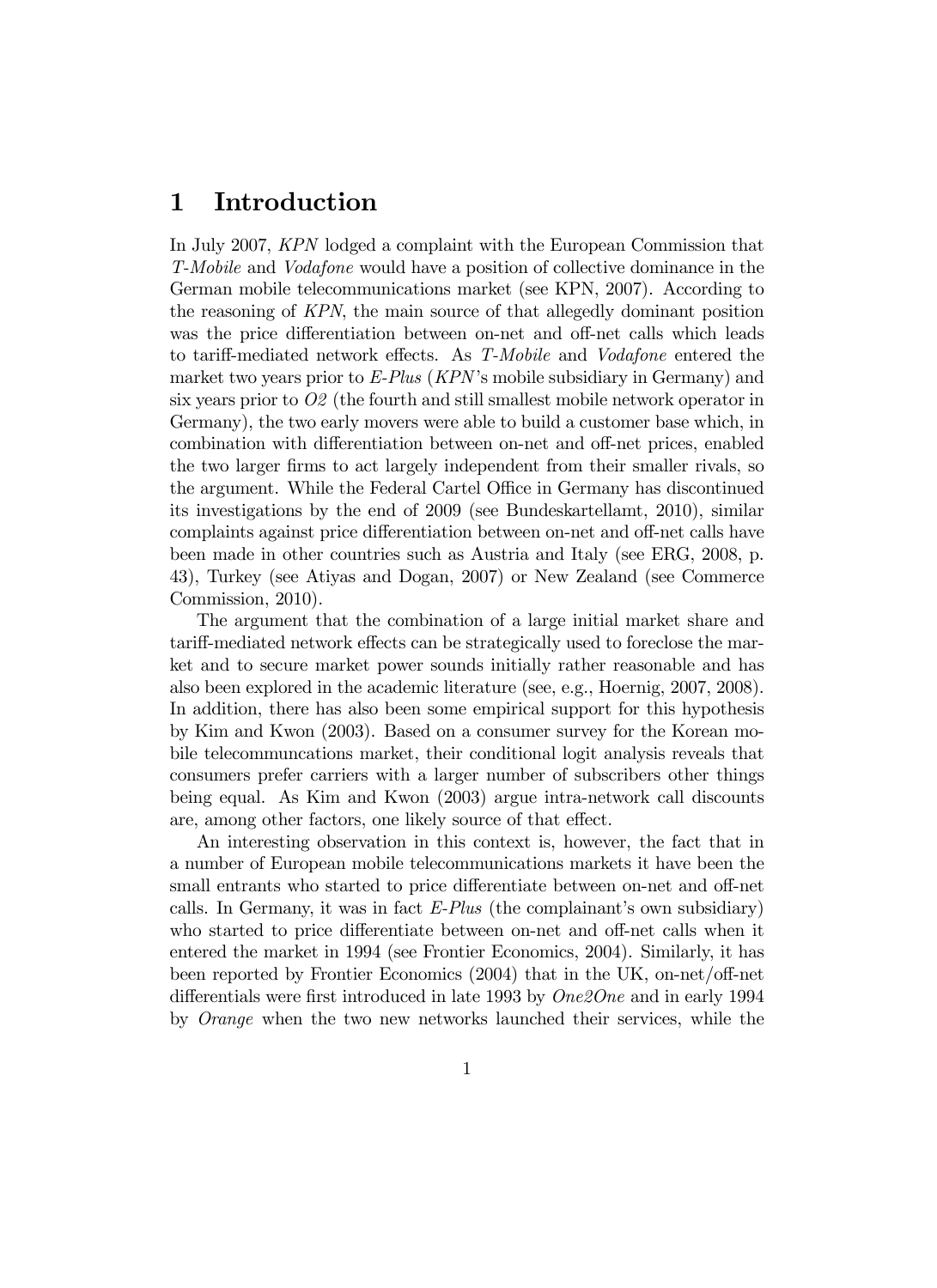two incumbents only introduced such differentials in their charges in October 1998 (Vodafone) and in spring 1999 (BT Cellnet). In Ireland, Digifone entered the market in May 1997 with on-net/off-net differentials while incumbent operator *Eircell*, only responded with similar differentials in May 1999 (see Frontier Economics, 2004). Finally, in Austria it was tele.ring who first introduced on-net price discounts upon its market entry in 2001 (see Dewenter, Haucap and Kruse, 2004). In other countries, however, the combination of on-net discounts and high off-net prices has apparently been used by incumbents to stiáe competition. The most dramatic example may have been the case of the third mobile network operator in Slovenia, Vega, which exited from the Slovenian mobile market in 2006 after five years of operations, reportedly at least partly due to the aggressive on-net/off-net price differences offered by the two incumbents (see Trilogy International Partners, 2009). Similarly, the third mobile operator which entered the New Zealand mobile market in 2009 (called 2degrees) has lodged complaints against anticompetitive on-net/off-net differentials by the two incumbent operators (see Commerce Commission, 2010). However, even though in some instances (such as recently in New Zealand) incumbents appear to have clearly used on-net discounts to foreclose the market against competitive entry, the above observation that, at least in a fair number of countries, entrants have initiated on-net discounts appears to be at odds with the idea that on-net price discounts are only used as a tool to foreclose the market by large incumbent operators.

One potential explanation may be based on the so-called "calling club" argument, formulated among others by Gabrielson and Vagstad (2008). According to this line of reasoning, consumers are grouped into social networks or "calling clubs", the members of which call each other more often than people outside the network. Therefore, customers are less interested in the absolute size of a mobile network than in the number of friends and familiy members associated with a given mobile operator. In fact, many European operators offer tariff options with discounts for calls to "family and friends". Moreover, based on UK survey data, Birke and Swan (2006) find that the proportion of off-net calls falls as mobile operators charge a premium for off-net calls, but even in the absence of any price differential between on-net and off-net, there is still a form of pure network effect, where a disproportionate number of calls are on-net. In addition, they find that the choice of operator is heavily ináuenced by the choices of others in the same household. The utility that an individual consumer derives from using mobile telecom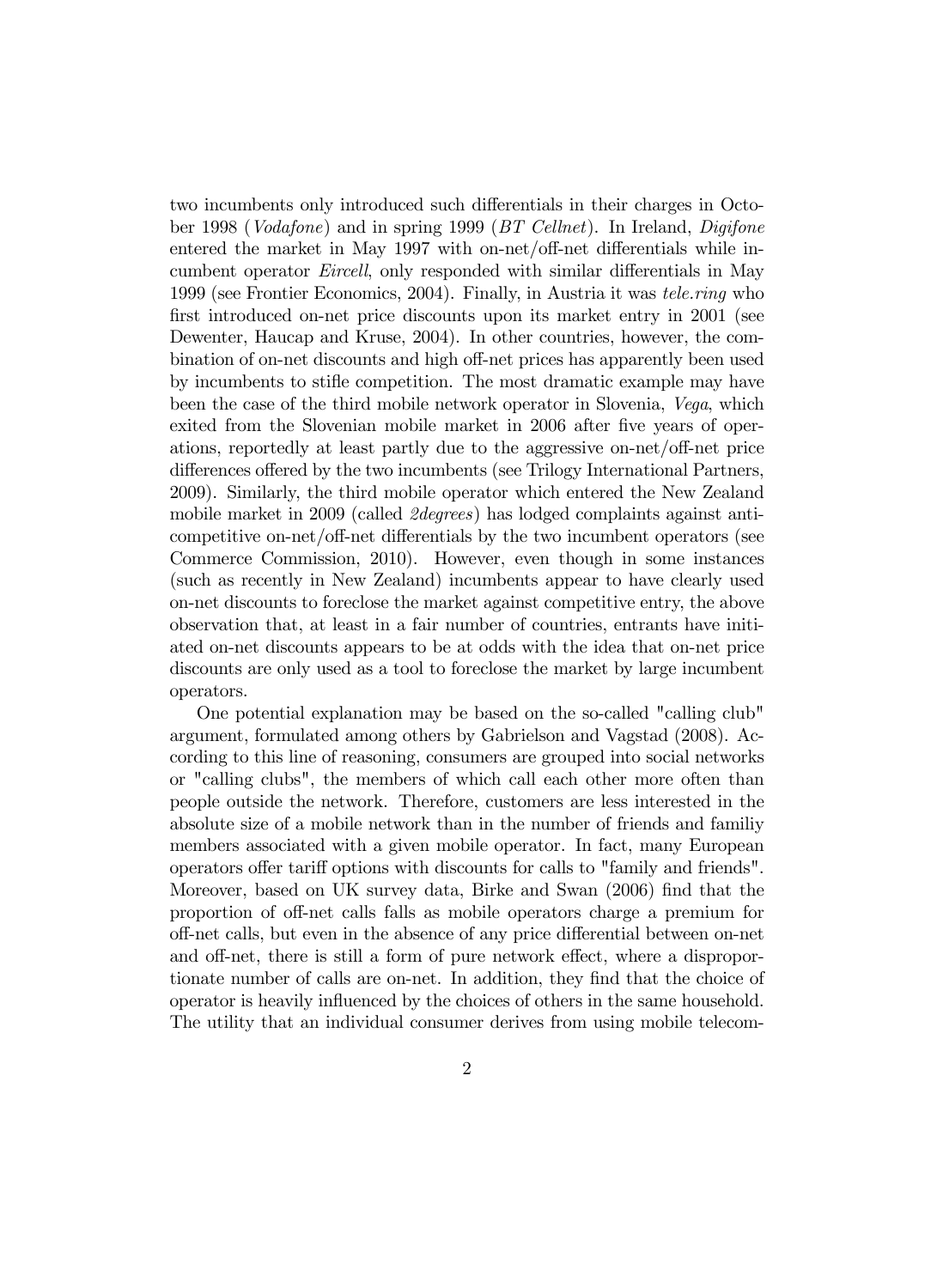munications heavily depends on who of her potential calling partners has already subscribed and to which network. More precisely, Birke and Swan (2006) estimate that roughly 9.2 million subscribers to a network have the same impact as one additional member from the same household being on the same network. Similarly, Corrocher and Zirulia (2009) have found that local network effects (among partners, friends, and family) play a role for customers in Italy. Their paper investigates the extent to which that consumers take account of their contacts' mobile operators when choosing a provider for themselves. To this aim Corrocher and Zirulia (2009) rely on a survey of 193 high-school and university students in Italy and show that these consumers are highly heterogeneous with respect to the importance they give to the operators chosen by their friends/family members in choosing which provider to use. Against this background, discounting on-net calls may be seen as a tariff innovation in order to compete for families or other "calling clubs".

In this paper, we offer another, complementary explanation, which is based on recent observations from marketing science and behavioral economics. We start from the observation that, in reality, many consumers are chosing calling plans that are not cost minimizing for them (see, e.g., Lambrecht and Skiera, 2006). As we will argue, the bounded rationality of mobile telecommunications consumers may be exploited to some degree by operators, and it may be more attractive for new entrants to offer plans with discounted on-net calls than for incumbents with a large installed customer base. If customers fail to weigh prices with the appropriate call minutes or probability of placing a certain call, but base decisions on unweighted prices, discounting certain call prices may be more attractive for newcomers than for incumbent operators, as we will argue below. This observation also offers a new perspective on the competitive effects of on-net price discounts.

The rest of the paper is now organized as follows: In the next section we review the related literature on consumer choice of multi-part tariffs and tariff choice biases as well as the literature on price discrimination between on-net and off-net calls. Section 3 describes our survey and presents our empirical analysis, before section 4 draws out policy conclusions. Finally, section 5 summarizes our main findings.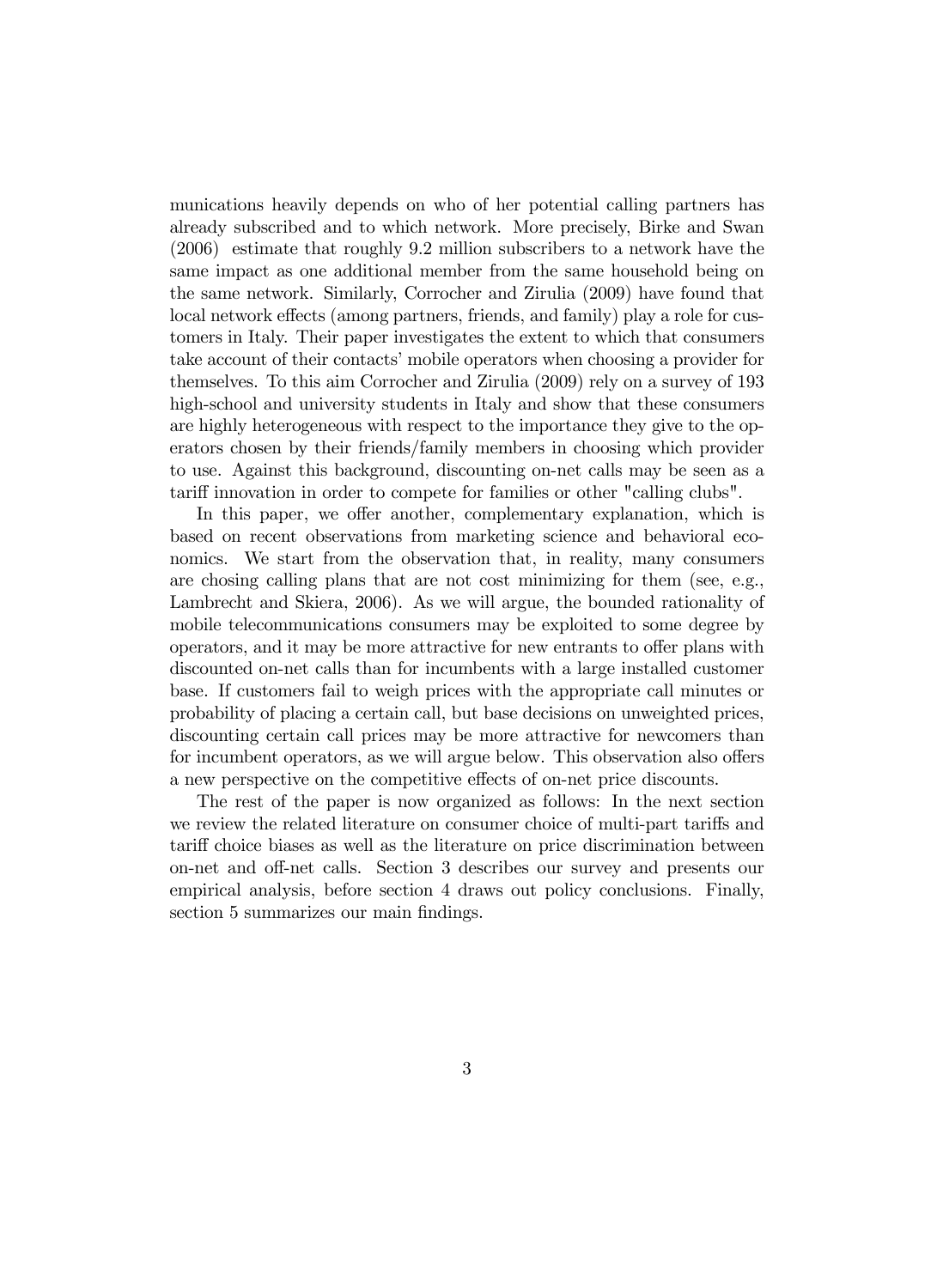## 2 Related Literature

In recent times, there has been a fastly growing literature on consumers' decisions between multi-part tariffs and various tariff choice biases. This literature usually finds that consumers fail to chose calling plan which would minimize their expenses. Given that the four mobile network operators alone offer more than 400 different tariffs and that, as of 2010, there have been more than 150 mobile telecommunications services providers in Germany,<sup>1</sup> it is not really surprising that consumers do not chose the calling plan that would minimize their expenses. Even the neoclassical search cost literature, as initiated by Stigler (1961), has shown that, if consumers face search costs, it is not optimal to compare all the prices available in the market, but to limit ones search to a limited number of offerings. As mobile calling plans are rather complex, usually consisting of far more than ten single prices for various types of calls or data services (such as SMS etc.) and as the human capacity to calculate and to compare complex pricing schemes is scarce, even standard economic theory would predict that not all consumers chose calling plans that minimize their expenses.

This search cost-based argument is not fully convincing, however, given the evidence on consumer choice in rather simple settings. In fact, for telecommunications services there is a long array of evidence by now, starting with Train, McFadden & Ben-Akiva  $(1987)$ , which suggests that consumers suffer from a flat-rate bias, i.e., consumers tend to prefer flat rates even in situations were measured rates are clearly less costly (also see Kling & van der Ploeg, 1990, Mitchell & Vogelsang, 1991, Taylor, 1994, Kridel, Lehman & Weisman, 1993, Kreye, 2005, Lambrecht & Skiera, 2006).<sup>2</sup> Contrary evidence, however, is provided by Miravete (2002, 2003) who finds that consumers correct their eventual mistakes so that any flat-rate bias vanishes once one allows for consumer learning (also see Narayanan et al., 2007).

In addition, there is also some evidence that consumers have difficulties in chosing cost-minimizing calling plans if the price vectors are rather complex (see Bolle & Heimel, 2005). This paper is most closely related to our survey. As Bolle & Heimel  $(2005)$  show consumers' comparison of price vectors can be the source of a fallacy in the presence of tariff-mediated network effects.

<sup>&</sup>lt;sup>1</sup>The price comparison website www.teltarif.de listed 156 mobile service providers as of 30 December 2010 (see http://www.teltarif.de/a/mobilfunk.html).

<sup>&</sup>lt;sup>2</sup>A similar phenomenon has been observed in other industries such as health clubs (see DellaVigna & Malmendier, 2006).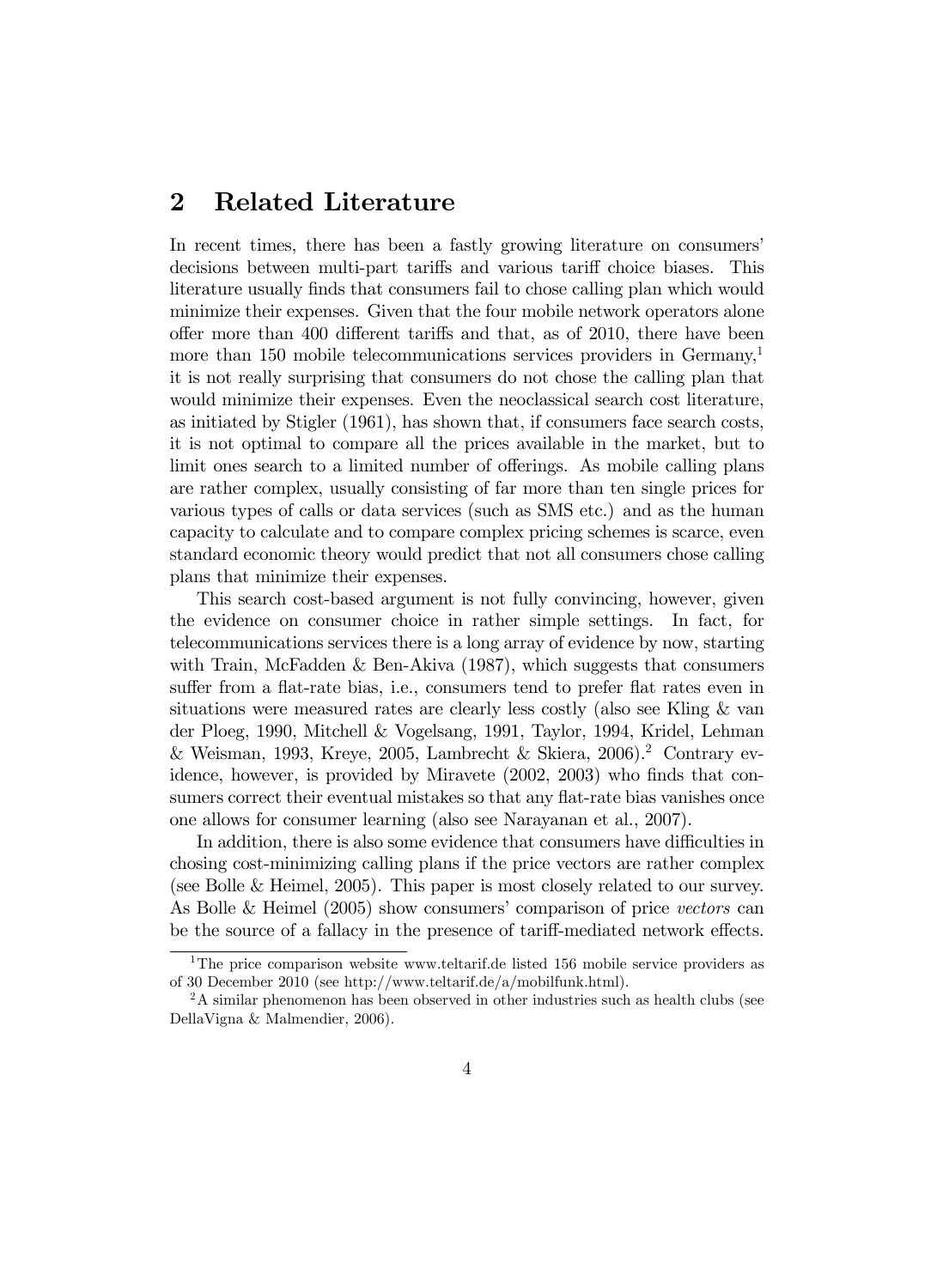In the presence of on-net price discounts a provider with a small installed customer bases may be more expensive for consumers than a larger provider even if the smaller one has both lower on-net and lower of-net tariffs than the large provider. Mistakingly comparing absolute price levels rather than average prices is called "a fallacy of dominant price vectors" by Bolle and Heimel (2005).

This paper provides further evidence based on a different survey and also examines, by means of regression analyses, the characteristics of the indiviuals that (do not) suffer from this fallacy. Hence, the present study also adds to the limited empirical research that is available so far on factors influencing tariff type selection decisions. Surprisingly enough, given the abundance of mobile tariff types it is striking that empirical evidence on customers' choices among various tariff options and on factors influencing tariff type selection decisions is still scarce for the mobile telephony service industry.

The related literature on price discrimination between on-net and off-net calls is limited. While Laffont, Rey  $&$  Tirole (1998) deal with the issue in their seminal paper, they take Örms as symmetric and treat market structure as exogeneous. Hence, they do not address the main competition concern, namely whether on-net discounts can be used to foreclose the market or to preempt market entry.<sup>3</sup> This question is addressed by Hoernig  $(2007,$ 2008). While the effects depend on parameter constellations in his models, his papers show (a) that on-net price discounts can be used for anticompetitive purposes, but (b) that larger operators will also charge higher off-net prices in the absence of any anticompetitive intent. Hence, it is not the mere fact that on-net and off-net prices differ, but the size of the difference that makes on-net/off-net price differences anticompetitive. Calzada and Valletti (2007) show that incumbents have incentives to set high mobile-to-mobile termination rates which results in entrants having to charge higher prices for o§-net calls. This in turn harms smaller entrants more than incumbents as most of the entrants' subscribers' calls will be made off-net. Moreover, call externalities further reinforce this effect, as subscribers of smaller networks will receive relatively few calls, thus reducing the utility from joining a smaller network. Similar arguments have been developed under slightly different

 $3$ This is also true for many other papers that address the issue of on-net/off-net price discrimination such as Cambini and Valletti (2003, 2007), Jeon et al. (2004), or Berger (2005). None of these papers deals with the question of foreclosure and/or preemption.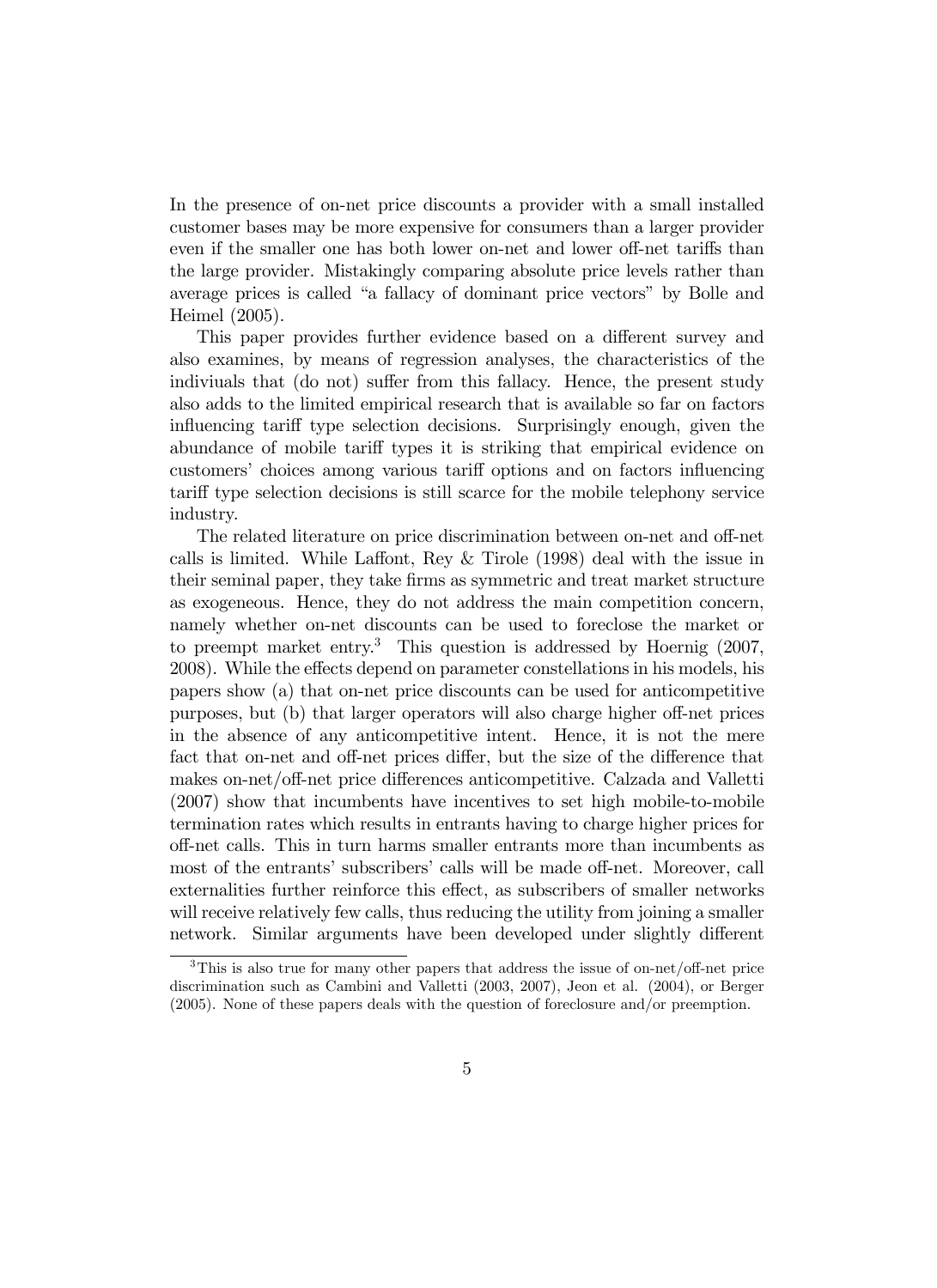assumptions and model specifications in two recent papers by Lopez and Rey (2009) and Cabral (2009). In a similar vein, various consultancy reports have highlighted that on-net/off-net price discrimination can be used to preempt entry or to constrain entrants' growth (see, e.g., Elliott, 2004; Harbord and Pagnozzi, 2008). If, however, consumers suffer from tariff choice biases, the case may be less clear cut than usually thought. As Bolle and Heimel (2005, p. 203) suggest "policymakers concerned that price discrimination in network industries may be used to limit competition may have less reason to worry than previously thought". This paper aims at shedding some more light on this question, based on a survey to be described in the next section.

## 3 Survey and Data Description

During the 2007 summer term a survey among 1044 students of economics (Wirtschaftswissenschaft) was carried out at the Ruhr-University of Bochum in Germany. The focus of the survey was on  $(a)$  the students' true behavior in telecommunications markets and (b) their hypothetical tariff choice under various given scenarios. Moreover, the survey contained a number of questions on the following issues:

1. Socio-economic background (age, sex, siblings, income, religion, political attitudes),

2. actual behavior with respect to telecommunications (carrier, calling plan, usage),

3. students' knowledge about the German telecommunications market,

4. their hypothetical choice of mobile telephone tariff.

Of the students surveyed by us, 68% reported to possess a mobile phone for at least four years, while less than two percent had a phone for not even two years. The average age of the students surveyed was 24.5 years, and 61 % of the students were male. Importantly, 90 percent of all students reported to pay themselves for their telephone bills. Moreover, 20% reported to use prepaid cards, 46 % postpaid contracts with free minutes (allowances), and 13% a flat rate. The remaining students were on standard measured rates. Finally, students self-report to use their mobile telephone for an average of 154 minutes per month.

Table 1 provides further descriptive statistics for the variables that are used in the regression analysis.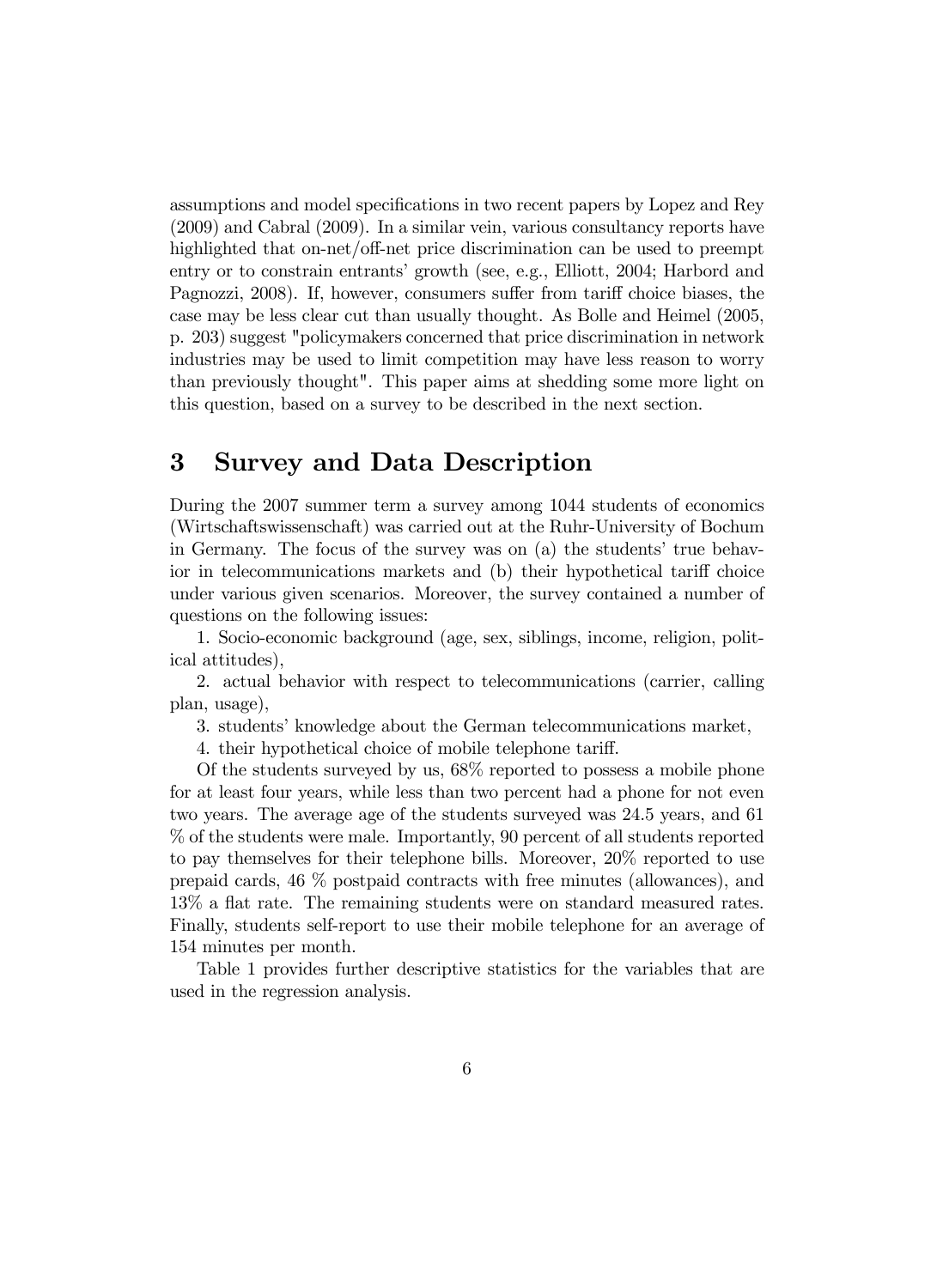Table 1: Descriptive Statistics

| Variable                          | Obs. | Mean   | Min            | Max          |
|-----------------------------------|------|--------|----------------|--------------|
| Monthly bill                      | 625  | 15.834 | $\theta$       | 53.95        |
| Age                               | 613  | 22.785 | 19             | 48           |
| Male                              | 615  | 0.389  | $\theta$       | 1            |
| Fixed line access                 | 617  | 0.81   | $\theta$       | 1            |
| Knowledge on-net/off-net prices   | 605  | 0.355  | $\theta$       | $\mathbf{1}$ |
| Call length off-net/on-net        | 617  | 0.425  | $\overline{0}$ | $\mathbf{1}$ |
| Switches                          | 567  | 1.115  | $\overline{0}$ | 8            |
| Search length                     | 559  | 2.92   | $\mathbf{1}$   | 6            |
| "Do not look at the monthly bill" | 625  | 0.138  | $\theta$       | $\mathbf{1}$ |
| Importance subscribtion charge    | 574  | 5.427  | $\theta$       | 10           |
| Importance on-net price           | 570  | 6.223  | $\overline{0}$ | 10           |
| Importance off-net price          | 573  | 6.138  | $\theta$       | 10           |
| Share on-net/off-net              | 586  | 6.234  | $\overline{0}$ | 10           |
| Importance SMS price              | 575  | 6.287  | $\theta$       | 10           |
| Importance free SMS               | 575  | 6.428  | $\overline{0}$ | 10           |
| Importance free minutes           | 574  | 6.223  | $\theta$       | 10           |
| Importance access charge          | 568  | 8.19   | $\theta$       | 10           |
| T-Mobile                          | 594  | 0.91   | 0              | 1            |
| Vodafone                          | 594  | 0.93   | 0              | $\mathbf{1}$ |
| E-Plus                            | 604  | 0.93   | 0              | $\mathbf{1}$ |
| <b>Base</b>                       | 594  | 0.21   | $\overline{0}$ | $\mathbf{1}$ |
| O <sub>2</sub>                    | 594  | 0.91   | 0              | $\mathbf{1}$ |
| Expenditure per minute            | 529  | 0.792  | 0.006          | 20           |

Participants were asked to report the average amount of their monthly bills as well as age and sex. Furthermore, students were asked whether they have fixed line access and whether they know their providers' off-net and on-net prices as well as their average length of calls. In order to obtain some impression of our students' behavior as consumers of telecommunications services, students were asked how often they had switched their mobile phone providers in the past and also how much time they had spent on gathering information before they made the decision which provider to choose. Additionally, students have been identified who report that they usually do not look at their monthly bill by including a dummy variable. The next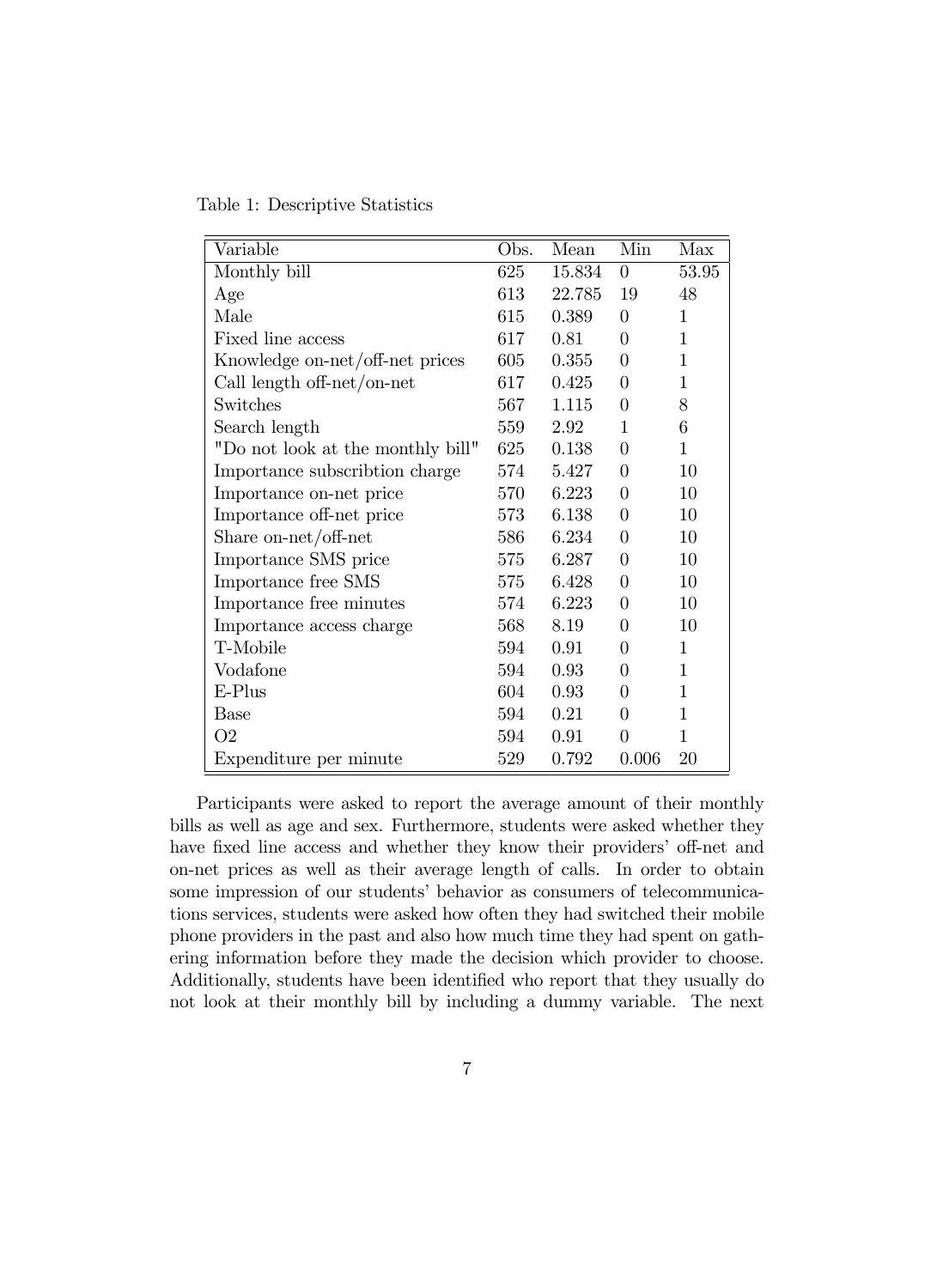set of questions asked students to evaluate on a 0 to 10 scale how important different elements of their mobile telecommunications contracts was for them, for example the subscription charge, on-net and off-net prices, ratio of off-net versus on-net calls, SMS charges, free SMS, free minutes, and access charges. Finally, participants were asked which provider they had chosen in real life. The variable "expenditure per minute" is a measure of mobile phone expenditures per minute as a result of studentsíanswers in the survey.

Table 2 provides some first descriptive result. Students were asked to choose between two tariffs, offered by two different operators, A and D. Students were told they should assume that they would steadily place exactly 80 minutes of telephone calls per month (no uncertainty) and that operator A had a market share of 40 %, while operator D had a market share of 10% (with the rest of the market being divided between operators B and C). Assuming that calls would be distributed according to market shares, column 5 of Table 2 ("Total Bill") indicates the prospective bill a student would hypothetically face if (s)he had chosen either A or D.

Table 2: Descriptive Results

|                  |                 | No Firm On-Net Price | Off-Net Price | Monthly Fee | Total Bill  | Chosen by $\%$ |
|------------------|-----------------|----------------------|---------------|-------------|-------------|----------------|
|                  | $1.1 \quad A/D$ | 0.19/0.19            | 0.69/0.59     |             | 39.20/44.00 | 37%/65%        |
|                  | $1.2 \quad A/D$ | 0.19/0.19            | 0.69/0.59     | 12.95/9.95  | 52.15/53.95 | $25\%/75\%$    |
|                  | 2.1 $A/D$       | 0.29/0.09            | 0.59/0.59     |             | 37.60/43.20 | $25\%/75\%$    |
|                  | 2.2 $A/D$       | 0.29/0.09            | 0.59/0.59     | 11.95/9.95  | 49.55/53.15 | 17\%/83\%      |
| 3.1              | A/D             | 0.29/0.19            | 0.69/0.59     | 10.50/9.50  | 52.95/53.95 | $23\%/77\%$    |
| $3.2\phantom{0}$ | A/D             | 0.29/0.19            | 0.69/0.59     | 12.95/14.95 | 55.35/58.95 | 30\%/70\%      |
| 4.1              | A/D             | 0.19/0.19            | 0.59/0.59     | 12.50/4.95  | 46.90/48.95 | 20\%/80\%      |

It is easy to see from Table 2 that most students did not choose the cost minimizing calling plan. The total bill clearly shows that the majority of participants could have saved money (hypothetically) by choosing operator A instead of D. However, in each of the seven experiments the vast majority of students chose the smaller operator, D, even though operator A would have been less expensive. This result provides some first evidence that people face difficulties in thinking about the relationship between off-net and on-net tari§s. The next section provides detailled information on the results of the econometric analysis.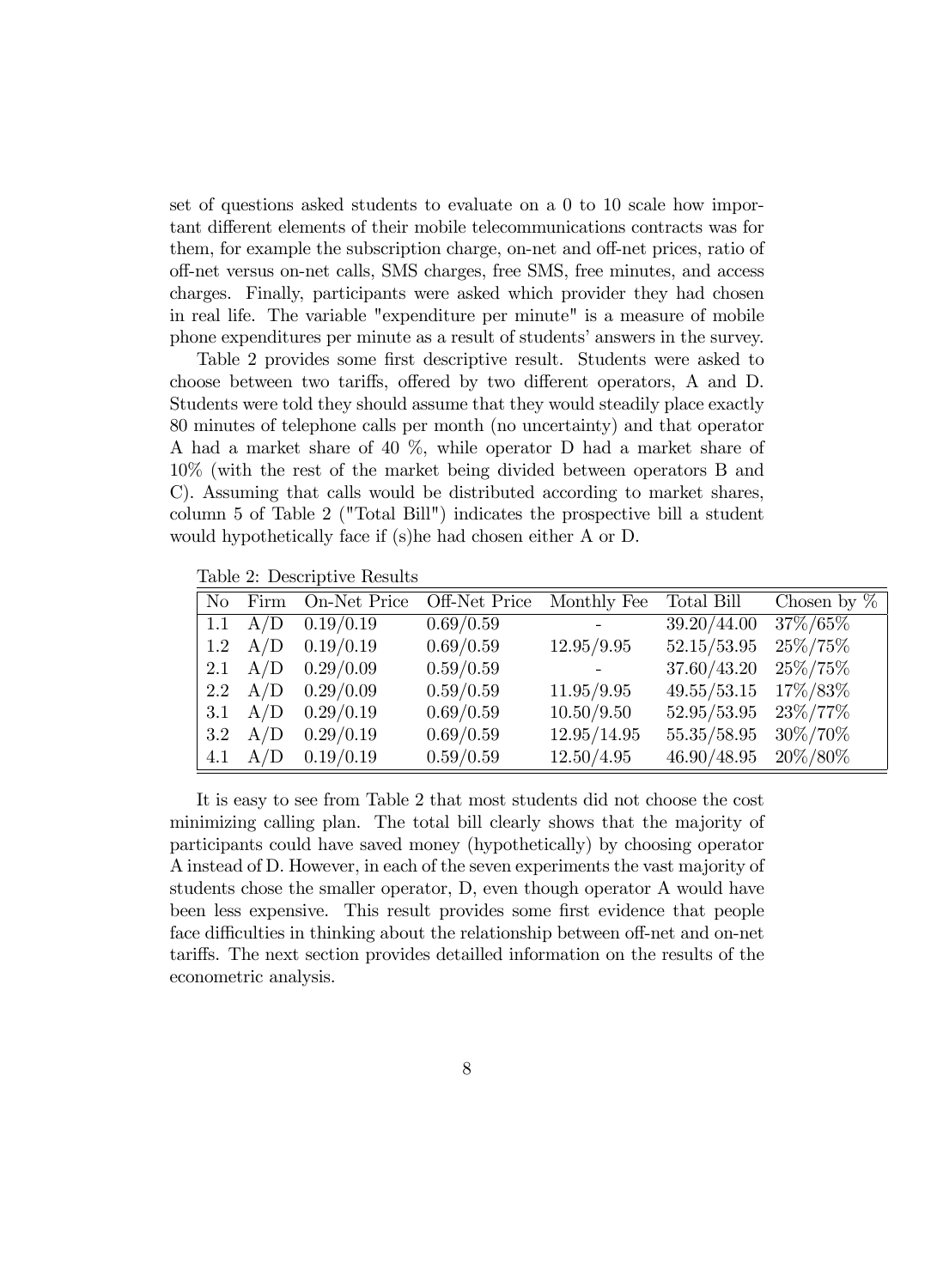## 4 Empirical Results

## 4.1 Mobile Phone Expenditures in the "Real Life"

Participants were asked about their average monthly bill for mobile phone calls and their average number of outgoing call minutes per month. Based on this information, the customer's average expenditures per minute of outgoing traffic were calculated, and personal characterstics that determine these expenditures were analyzed. The equation is estimated by standard OLS including heteroskedasticity robust standard errors following the White methodology (White, 1980). The results are reported in Table 3.

Table 3: On-Net/Off-Net-Bias and Consumers' "Real" Monthly Bill

|                                   | Coeff.      | Std. Err. |  |  |
|-----------------------------------|-------------|-----------|--|--|
| Customer expenditure per minute   |             |           |  |  |
| Age                               | 0.002       | 0.027     |  |  |
| Male                              | $-0.013$    | 0.122     |  |  |
| Fixed line access                 | 0.005       | 0.249     |  |  |
| Switches                          | $-0.083***$ | 0.032     |  |  |
| Search length                     | $-0.115**$  | 0.047     |  |  |
| Share on-net/off-net              | $-0.039**$  | 0.019     |  |  |
| Importance subscribtion charge    | 0.009       | 0.028     |  |  |
| Importance SMS charge             | 0.005       | 0.014     |  |  |
| Importance minutes without charge | $-0.038**$  | 0.019     |  |  |
| Importance SMS without charge     | 0.001       | 0.015     |  |  |
| Importance access charge          | 0.005       | 0.012     |  |  |
| T-Mobile                          | 0.105       | 0.144     |  |  |
| Vodafone                          | $0.393**$   | 0.163     |  |  |
| $E-Plus$                          | $-0.081$    | 0.150     |  |  |
| <b>Base</b>                       | $-0.149$    | 0.124     |  |  |
| O <sub>2</sub>                    | $-0.058$    | 0.126     |  |  |
| Cons.                             | $1.165**$   | 0.589     |  |  |
| $R^2$                             | 0.06        |           |  |  |
| Obs.                              | 373         |           |  |  |

\*,\*\*\*\*\* Statistically significant on the 10, 5 or 1% level, standard errors are heteroskedasticity constistent.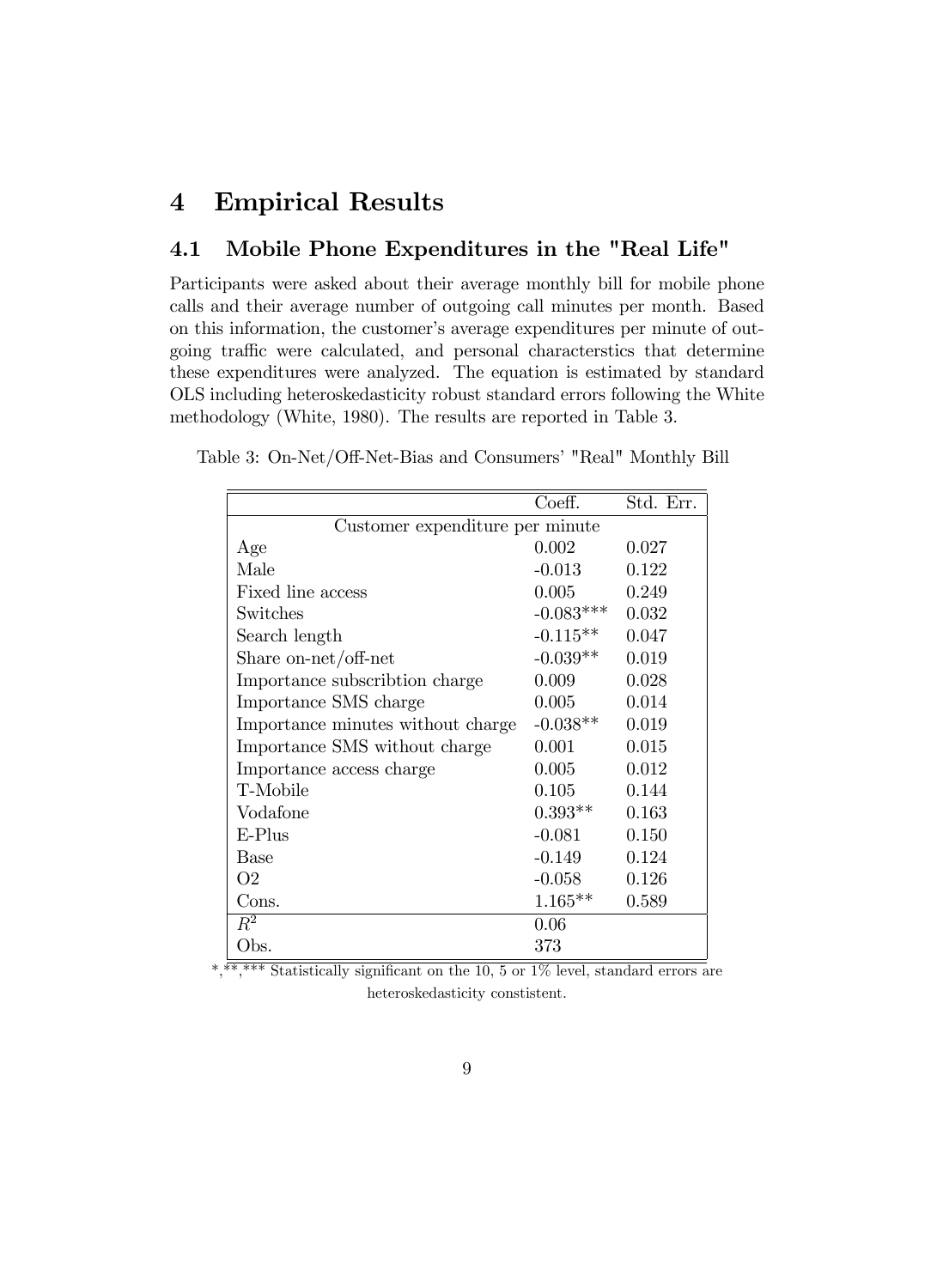An important determinant of customers' expenditures per minute is how often a consumer has switched to a new mobile operator in the past ("switches"). This suggests that learning is an important phenomenon in mobile telecommunications markets, as consumers who have switched more often in the past tend to face a lower expenditure per minute. Note that we control for the age of participants and that most of our participants are of very similar age in any case. Hence, it is rather unlikely that this Önding results from an omitted variable bias.

Furthermore, the length of consumers' information search before choosing a new provider strongly affects a consumer's monthly mobile phone bill. The longer consumers search the lower their expenditure per minute for mobile phone calls. In addition, consumers' beliefs about the share of on-net versus off-net calls is important. Participants who indicate that this ratio is an important factor in choosing between providers have in fact, on average, a lower expenditure per minute. This finding can be regarded as an indication that consumers who understand the mechanics of on-net/off-net price differentiation are better off than their counterparts who suffer from a "price differentiation bias".

These results are largely in line with the findings of Corrocher and Zirulia  $(2009)$ . While the authors use a different approach (namely a cluster analysis), they also Önd that "consumers that spend time and attention around the use of mobile phone services (...) spend relatively little as compared to what could be expected and (...) consumers who do not take into account the choice of their social contacts when choosing their own operator pay an extra cost for this behavior." The results presented in Table 3 above suggest, quite similarly, that the time spent for choosing between operators, customer experience, and consumers' emphasis on on-net/off-net differentials saves consumers money.

In addition, participants who highly value monthly free minutes have lower expenditures per minute. An explanation may be that these customers are rather price sensitive and invest more time into minimizing their mobile phone bill. Furthermore, dummy variables were included as indicators of participants' real life mobile phone operators. As one can see, *Vodafone* customers have higher expenditures per minute than other mobile phone users in the present data set. This observation is not that surprising, as the larger network operators in Germany, T-Mobile and Vodafone, usually have customers that value network and service quality more highly than low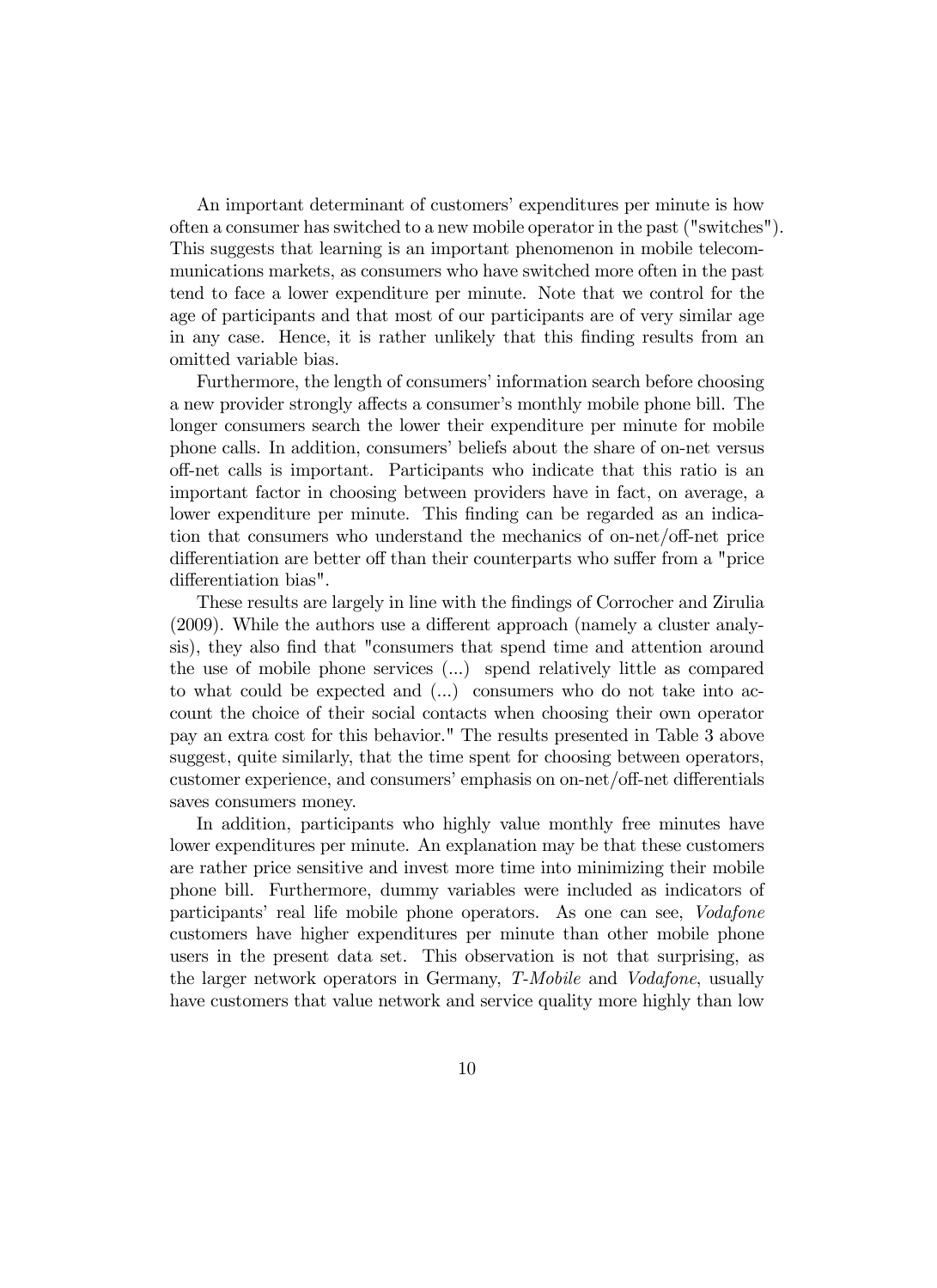prices.<sup>4</sup> To obtain more information about consumers' decision processes when choosing between calling plans, students were asked to choose between tariffs in various different situations described in the survey. The next section presents the regression results for these experiments.

## 4.2 Mobile Phone Tariffs and Price Differentiation Bias

This section presents results of the regressions related to the tariff experiment contained in the survey. The equations are estimated by standard OLS with heteroskedasticity robust standard errors (Wooldridge, 2001). Table 4 presents results for two different questions. In the first case students were given two alternative calling plans to choose from, while in the second case students had to choose between four alternative plans, which also included a monthly subscribtion charge.

Consumers are usually better off if they look at off-net prices, whereas a strong focus on on-net prices increases the monthly bill in our survey. Hence, participants with an "on-net bias" tend to receive higher monthly bills. Consumers who describe themselves as well informed about the structure of onnet and off-net tariffs have, on average, a higher probability of choosing the bill minimizing calling plan. Again, this finding can be interpreted as being in accordance with Corrocher and Zirulia (2009) who report that consumers who focus on local network effects face lower mobile phone bills. However, in our survey knowledge of on-net/off-net prices is only significant (in a statistical sense) in the case of four alternatives. In such an environment, there is also evidence that consumers who place much emphasis on subscription charges usually have higher bills and, consequently, also higher probabilities of choosing more expensive calling plans.

<sup>&</sup>lt;sup>4</sup>While the effects are statistically not significant for T-Mobile, O2, Base and E-Plus in our sample, note that the coefficients have the expected sign.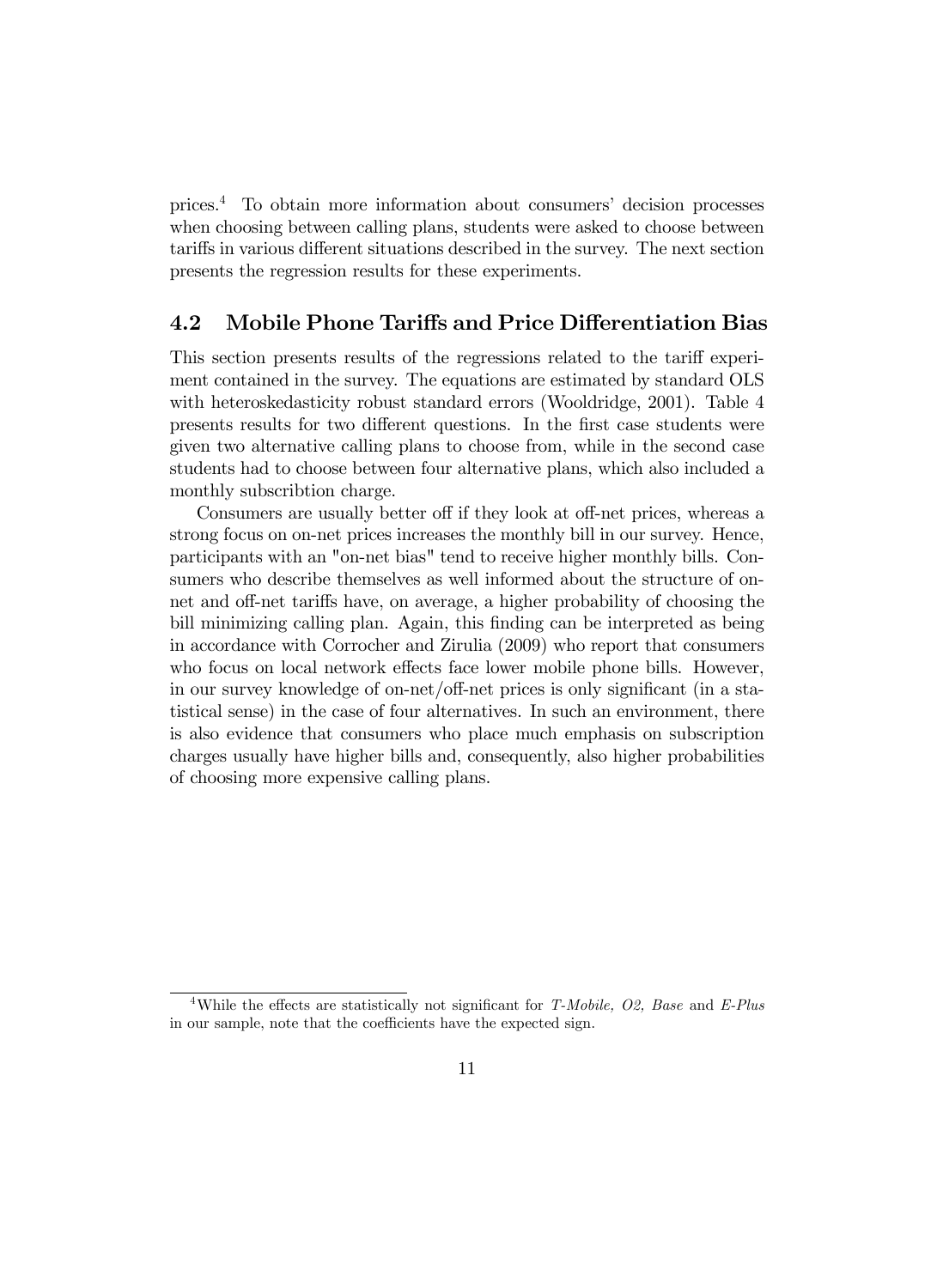## Table 4: Monthly Bill

|                                    | Coeff.         | Std. Err. | Coeff.                       | Std. Err. |
|------------------------------------|----------------|-----------|------------------------------|-----------|
| Monthly Bill                       | 2 Alternatives |           | 4 Alternatives, subs. charge |           |
| Age                                | $-0.417$       | 0.830     | $-0.459$                     | 0.820     |
| Male                               | $-3.514$       | 4.261     | 3.834                        | 3.469     |
| Fixed line access                  | $-1.319$       | 4.818     | 4.922                        | 5.090     |
| Knowledge on-net/off-net prices    | $-3.811$       | 4.324     | $-8.003**$                   | 3.572     |
| Call length off-net/on-net         | 3.004          | 4.388     | $-1.132$                     | 3.427     |
| Switches                           | 0.258          | 1.555     | $-0.759$                     | 1.498     |
| Search length                      | 2.067          | 1.345     | 1.368                        | 0.913     |
| "Do not look at the monthly bill." | 2.928          | 5.438     |                              | 0.764     |
| Importance subscribtion charge     | 0.426          | 0.705     | $2.291***$                   | 0.826     |
| Importance on-net price            | $1.478**$      | 0.694     | $1.521**$                    | 0.764     |
| Importance off-net price           | $-2.008***$    | 0.707     | $-1.606**$                   | 0.824     |
| Share on-net/off-net               | $-0.641$       | 0.784     |                              |           |
| Importance SMS price               | $-0.970$       | 0.670     | $-0.040$                     | 0.651     |
| Importance free SMS                | $-0.210$       | 0.545     | $-0.153$                     | 0.576     |
| Importance free minutes            | $-0.224$       | 0.549     | 0.567                        | 0.578     |
| Importance access charge           | $-0.274$       | 0.568     | $-0.508$                     | 0.499     |
| T-Mobile                           | $-4.546$       | 8.503     | $-6.120$                     | 4.360     |
| Vodafone                           | 13.439         | 13.558    | 3.831                        | 6.601     |
| E-Plus                             | $-9.455*$      | 5.771     | $-6.120$                     | 4.360     |
| <b>Base</b>                        | $7.492*$       | 4.677     | 2.698                        | 3.970     |
| O <sub>2</sub>                     | 10.998         | 8.883     | $-1.895$                     | 4.898     |
| Cons.                              | 48.210         | 35.220    | 29.452                       | 23.474    |
| $\overline{R^2}$                   | $0.16\,$       |           | 0.21                         |           |
| Obs.                               | 151            |           | 154                          |           |

\*,\*\*\*\*\* Statistically significant on the 10, 5 or  $1\%$  level, Standard errors are heteroskedasticity constistent.

# 5 Conclusions

This paper has explored how consumers react towards price differentiation between on-net and off-net calls in mobile telecommunications - a pricing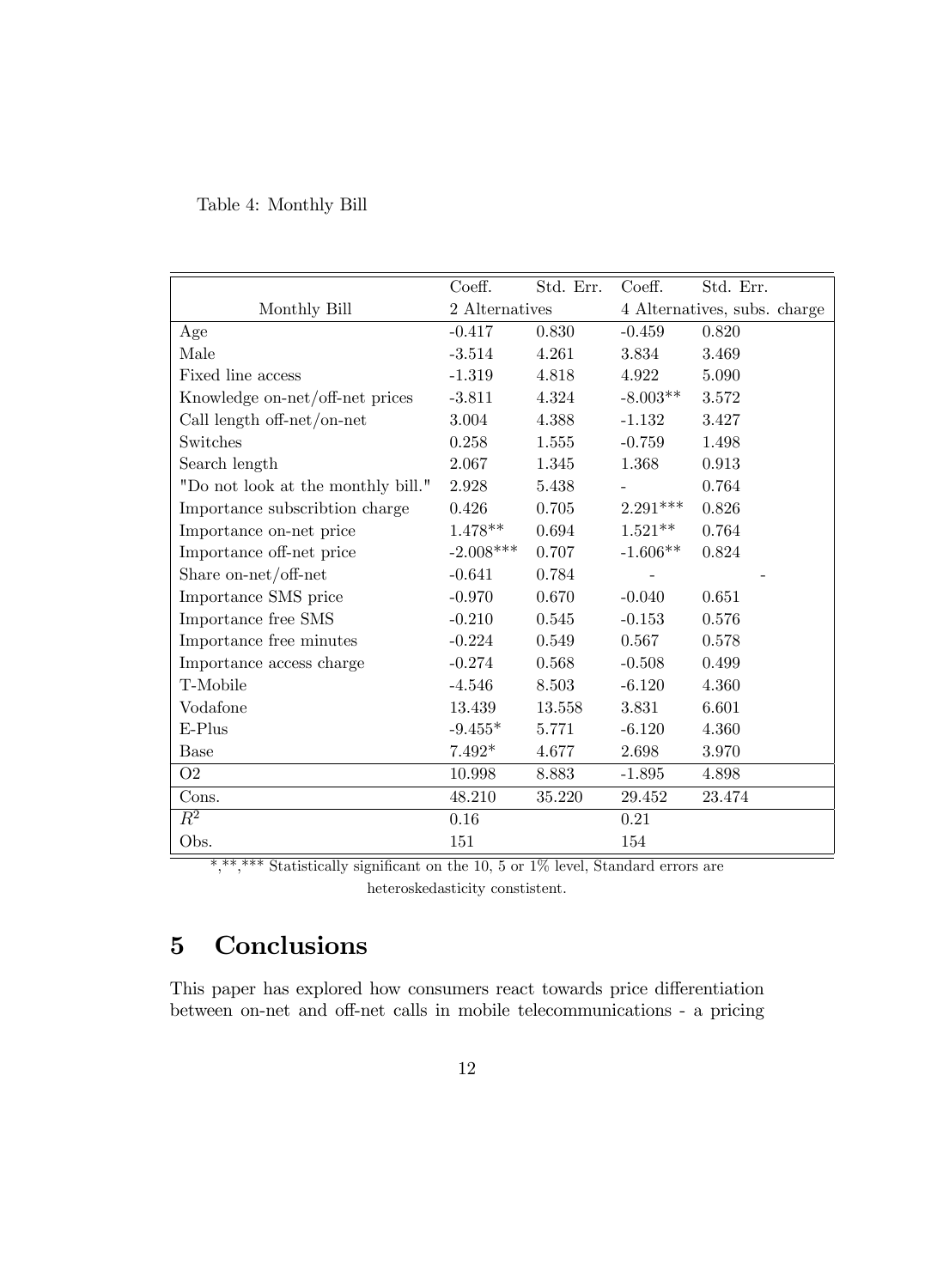policy that is common in many mobile telecommunications markets. Based on a survey of 1044 students it is demonstrated that some (but not all) consumers may suffer from a "price differentiation bias", i.e., a fair number of consumers may overestimate the savings that result from reduced onnet and/or off-net charges, as they do not appear to weigh the prices with the probabilities of placing off-net and on-net calls. In contrast, consumers who understand the mechanics of on-net/off-net price differences have lower mobile phone bills and are better in choosing expenditure minimizing tariff options.

In addition, a learning effect has been identified showing that consumers who have switched more often to other network operators in the past pay, on average, less for mobile telecommunications services. The same result holds for participants who take more time collecting information about the tariff options best suitable for their telecommunications behavior. Furthermore, students reporting that they are aware of differences in on-net/off-net charges in their own mobile phone tariffs do better in our experiment resulting in lower expenditure per minute for our hypothetical mobile phone calls.

Another important result is the finding that a large share of students does not correctly incorporate the structure of on-net and off-net calls in their calculations to find optimal tariffs. This may help to explain why it have been the smaller operators in various countries who have introduced on-net/off-net price differentiation. For competition authorities these findings suggest that the presence of on-net/off-net price differentiation does not *automatically* raise competition concerns. Hence, a per se prohibition of on-net/off-net price differentiation would most likely constitute a case of over-regulation, also against the evidence that small entrants sometimes use on-net discounts as a tool for competitive entry. Having said this, it should be nonetheless clear that a combination of low on-net and high off-net prices can still be used for anticompetitive purposes. For example, this was apparently the case in New Zealand when Vodafone New Zealand reacted to the entry of the third mobile operator,  $2 \text{degrees}$ , with an offer of 0,06 NZ\$ for on-net calls, while charging  $0.89$  NZ\$ for off-net calls (see Pullar-Strecker, 2010). Overall, a rule-of-reason approach to on-net/off-net pricing appears to be warranted where cases are judged on an individual basis, taking into account consumers' behavior towards such pricing policies. More generally, it is suggested to carefully study consumer behavior towards complex pricing schemes before reaching conclusions about their anti- or pro-competitive effects.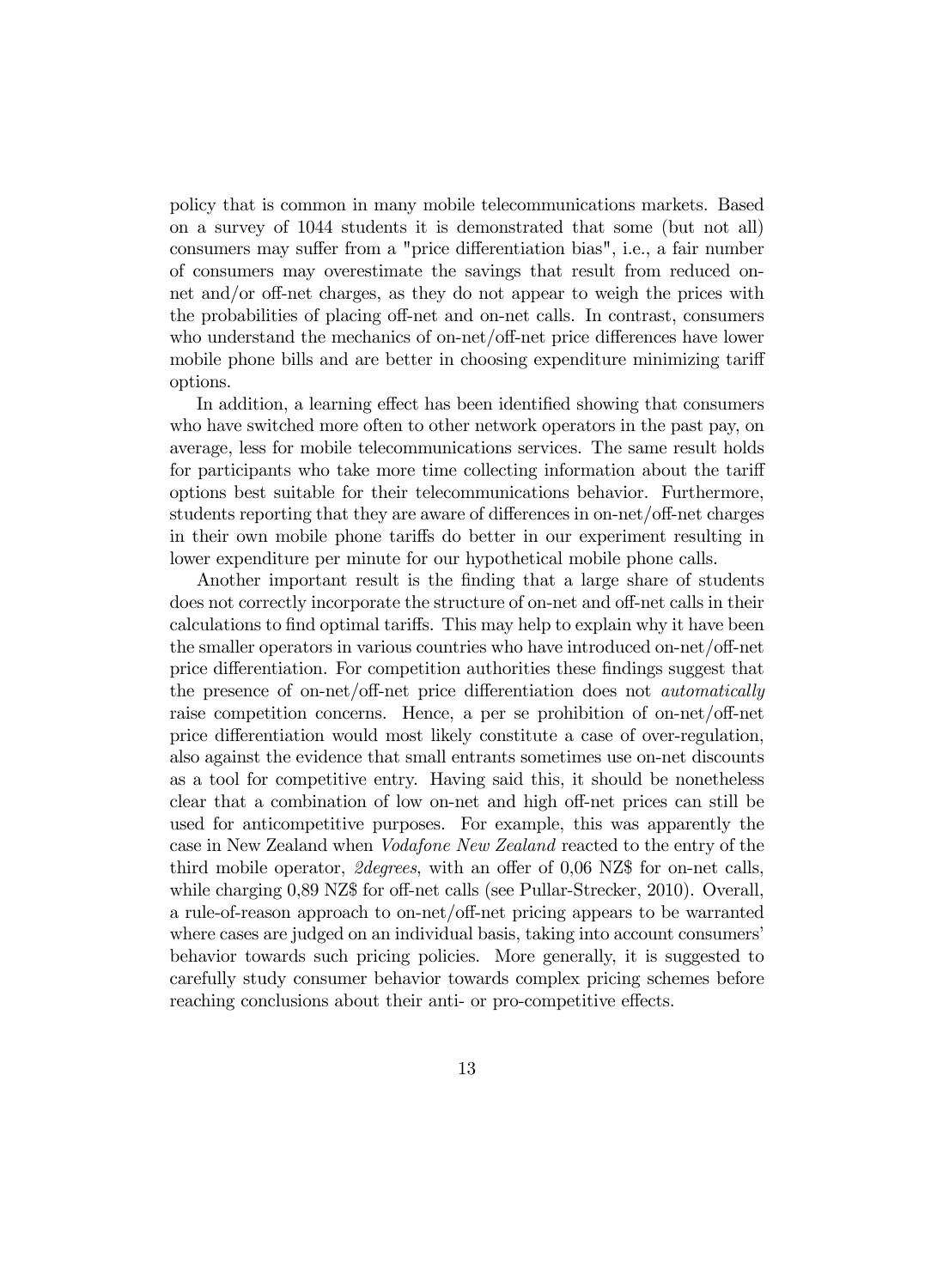## References

- [1] Atiyas, I., & Dogan, P. (2007). When good intentions are not enough: Sequential entry and competition in the Turkish mobile industry. Telecommunications Policy, 31, 502-523.
- [2] Berger, U. (2005). Bill-and-keep vs. cost-based access pricing revisited. Economics Letters, 86, 107-112.
- [3] Birke, D., & Swann, G.P. (2006). Network effects and the choice of mobile phone operator. Journal of Evolutionary Economics, 16, 65-84.
- [4] Bolle, F., & Heimel, J. (2005). A fallacy of dominant price vectors in network industries. Review of Network Economics, 4, 197-204.
- [5] Bundeskartellamt (2010): Prüfung eines möglichen Missbrauchs einer marktbeherrschenden Stellung durch günstigere On-Net-Tarife in der Mobilfunksprachtelefonie durch T-Mobile und Vodafone, online at: http://www.bundeskartellamt.de/wDeutsch/download/pdf/ Missbrauchsaufsicht/Kurzberichte/Fallbericht\_B07-170-07-endg.pdf.
- [6] Cabral, L.  $(2009)$  Dynamic price competition with network effects. IESE Business School working paper no. WP-843, University of Navarra.
- [7] Calzada, J., & Valletti, T. (2008). Network competition and entry deterrence. Economic Journal, 112, 1223-1244.
- [8] Cambini, C., & Valletti, T. (2003). Network competition with price discrimination: "Bill and keep" is not so bad after all. Economics Letters, 81, 205-213.
- [9] Cambini, C., & Valletti, T. (2008). Information exchange and competition in communications networks. Journal of Industrial Economics, 56, 707-728.
- [10] Commerce Commission (2010). Final report on whether the mobile termination access services (incorporating mobile-to-mobile voice termination, fixed-tomobile voice termination and short-message-servic termination) should become designated or specified services, online at: http://www.comcom.govt.nz//IndustryRegulation/Telecommunications/ Investigations/MobiletoMobileTermination/ContentFiles/Documents/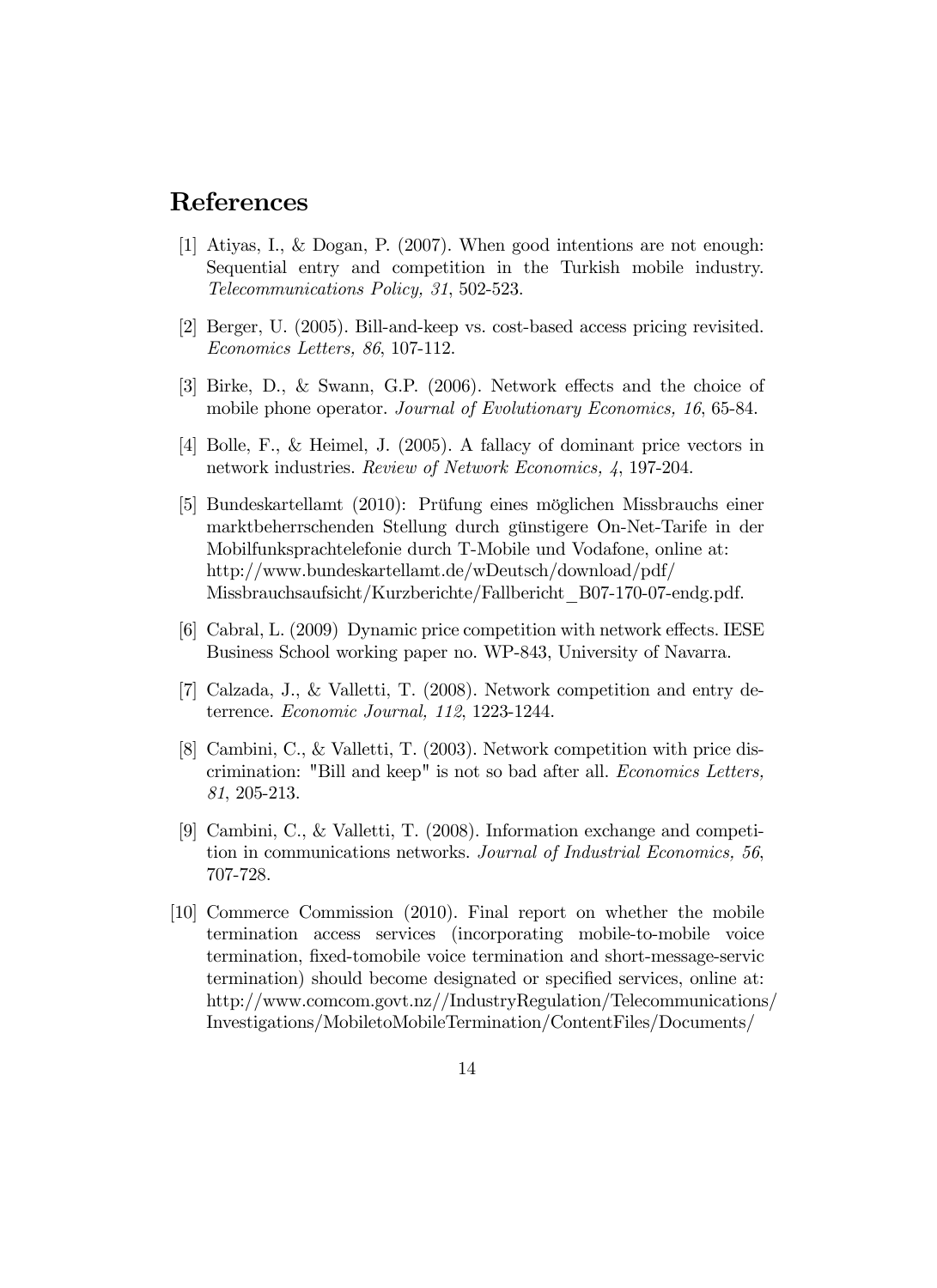MTAS%20Final%20Report%20-%20PUBLIC%20Version%20- 22%20Feb%202010.pdf.

- [11] Corrocher, N., & Zirulia, L. (2009). Me and you and everyone we know: An empirical analysis on consumers' choices and local network externalities in mobile communications. Telecommunications Policy, 33, 68-79.
- [12] DellaVigna, S., & Malmendier, U. (2006). Overestimating self-control: Evidence from the health club industry. American Economic Review, 96, 694-719.
- [13] Dewenter, R., Haucap, J., & Kruse, J. (2004). Wettbewerb im Mobilfunk in Osterreich. Law and Economics of International Telecommunications Vol. 52. Baden-Baden: Nomos-Verlag.
- [14] Elliott, D.  $(2004)$ . Two-way access charges and on-net/off-net differentials. Working paper online at: http://www.frontiereconomics.com/\_library/publications/frontier%20paper%20- %20differentials%2015-10-04.pdf.
- [15] ERG (2008). ERG report on the consultation for the ERG common position on symmetry of Öxed call termination rates and symmetry of mobile call termination rates  $(ERG (07) 83b)$  final 080312). Brussels: European Regulators Group.
- $[16]$  Frontier Economics  $(2004)$ . On-net/off-net differentials. Working paper online at: http://www.frontiereconomics.com/\_library/publications/frontier%20paper%20-%20on-  $\%20$ and $\%20$ off-net $\%20$ differentials $\%20$ - $\%20$ mar04.pdf
- [17] Gabrielsen, T., & Vagstad, S. (2008). Why is on-net traffic cheaper than off-net traffic? Access markup as a collusive device? European Economic Review, 52, 99-115.
- [18] Harbord, D., & Pagnozzi, M. (2008). On-net/off-net price discrimination and "bill-and-keep" vs. "cost-based" regulation of mobile termination rates. Working paper, online at: http://www.marketanalysis.co.uk/PDF/Topical/harbord\_pagnozzi\_b&k\_22jan2008.pdf.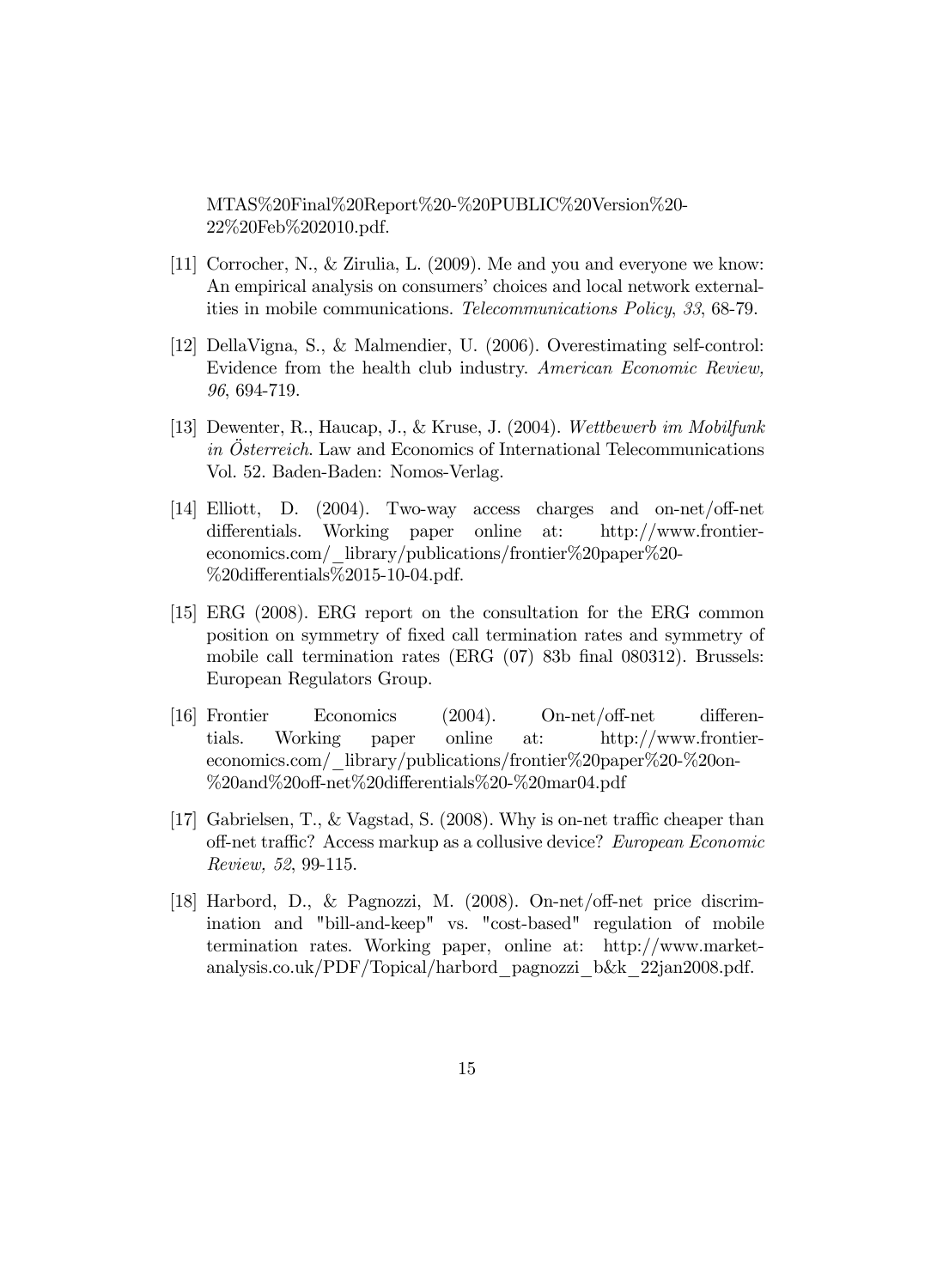- [19] Hausman, J.A., & Sidak, J.G. (2004). Why do the poor and the less-educated pay more for long-distance calls? Contributions to Economic Analysis  $\mathcal B$  Policy,  $\mathcal G$  (1), Article 3, online at: http://www.bepress.com/bejeap/contributions/vol3/iss1/art3.
- [20] Hoernig, S. (2007). On-net and off-net pricing on asymmetric telecommunications networks. Information Economics and Policy, 19, 171-188.
- [21] Hoernig, S. (2008). Tariff-mediated network externalities: Is regulatory intervention any good? CEPR Working Paper No. 6866.
- [22] Jeon, D., Laffont, J.-J., & Tirole, J.  $(2004)$ . On the receiver pays principle. RAND Journal of Economics, 35, 85-110.
- [23] Kim, H.-S., & Kwon, N. (2003). The advantage of network size in acquiring new subscribers: A conditional logit analysis of the Korean mobile telephony market. Information Economics and Policy, 15, 17-33.
- [24] Kling, J. P., & van der Ploeg, S. (1990). Estimating local elasticities with a model of stochastic class of service and usage choice. In A. de Fontenay, M. Shugard, & D. Sibley (Eds.), Telecommunications demand modelling: An integrated view (pp. 119-136). Amsterdam et al.: Elsevier.
- [25] KPN (2007). Complaint by Royal KPN N.V. against T-Mobile Deutschland GmbH and Vodafone D2 GmbH to the European Commission pursuant to Council Regulation EC No. 1/2003, 16 July 2007.
- [26] Kreye, C. (2005). Preisverarbeitung durch Privatkunden im deutschen Mobilfunkmarkt. Hamburg: Kovac.
- [27] Kridel, D.J., Lehman, D.E., & Weisman, D.L. (1993). Option value, telecommunications demand, and policy. Informations Economics and Policy, 5, 125-144.
- [28] Lambrecht, A., & Skiera, B. (2006). Paying too much and being happy about it: Existence, causes, and consequences of tariff-choice biases. Journal of Marketing Research,  $43, 212-223$ .
- [29] Lopez, A., & P. Rey (2009) Foreclosing competition through access charges and price discrimination. IDEI working paper no. 570.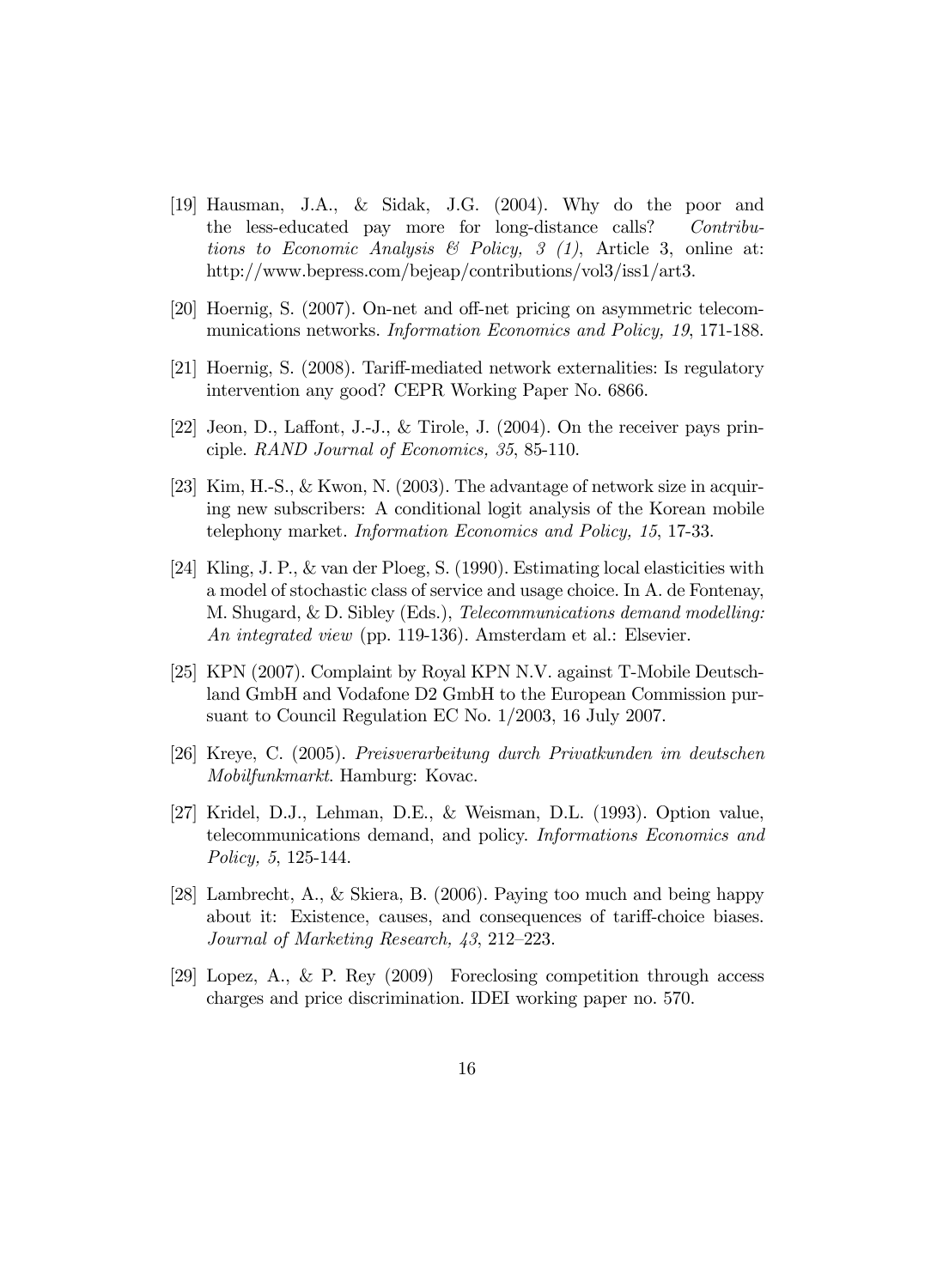- [30] Mitchell, B. M., & Vogelsang, I. (1991). Telecommunications pricing: Theory and practice. Cambridge: Cambridge University Press.
- [31] Miravete, E. (2002). Estimating demand for local telephone service with asymmetric information and optional calling plans. Review of Economic Studies, 69, 943-971.
- [32] Miravete, E. (2003). Choosing the wrong calling plan? Ignorance and learning. American Economic Review, 93, 297-310.
- [33] Mitomo, H., Otsuka, T., & Nakaba, K. (2009). A behavioral economic interpretation of the preference for flat rates: The case of post-paid mobile phone services. In: B. Preissl, J. Haucap, & P. Curwen (Eds.), Telecommunication markets: Drivers and impediments (pp. 59-73). Heidelberg et al.: Physica.
- [34] Narayanan, S., Chintagunta, P.K., & Miravete, E. ( 2007). The role of self selection, usage uncertainty and learning in the demand for local telephone service. Quantitative Marketing and Economics, 5, 1-34.
- [35] Pullar-Strecker, T. (2010). 2degrees attacks 6 cent calling. BusinessDay.co.nz, 19 April 2010, online at: http://www.stuff.co.nz/business/industries/telecoms-itmedia/3594874/2degrees-attacks-6-cent-calling.
- [36] Stigler, G. (1961). The economics of information. Journal of Political Economy, 69, 213-225.
- [37] Taylor, L. (1994). Telecommunications demand in theory and practice. Dordrecht: Kluwer Academic Publishers.
- [38] Train, K.E., McFadden, D.L., & Ben-Akiva, M. (1987). The demand for local telephone service: A fully discrete model of residential calling patterns and service choices. Rand Journal of Economics, 18, 109-123.
- [39] Trilogy International Partners (2009). Mobile termination investigation, 27 July 2009. Online at: http://www.comcom.govt.nz/assets/Importedfrom-old-site/ industryregulation/Telecommunications/Investigations/

MobiletoMobileTermination/ContentFiles/Documents/Trilogy-International-Partners-submission-27-July-2009.pdf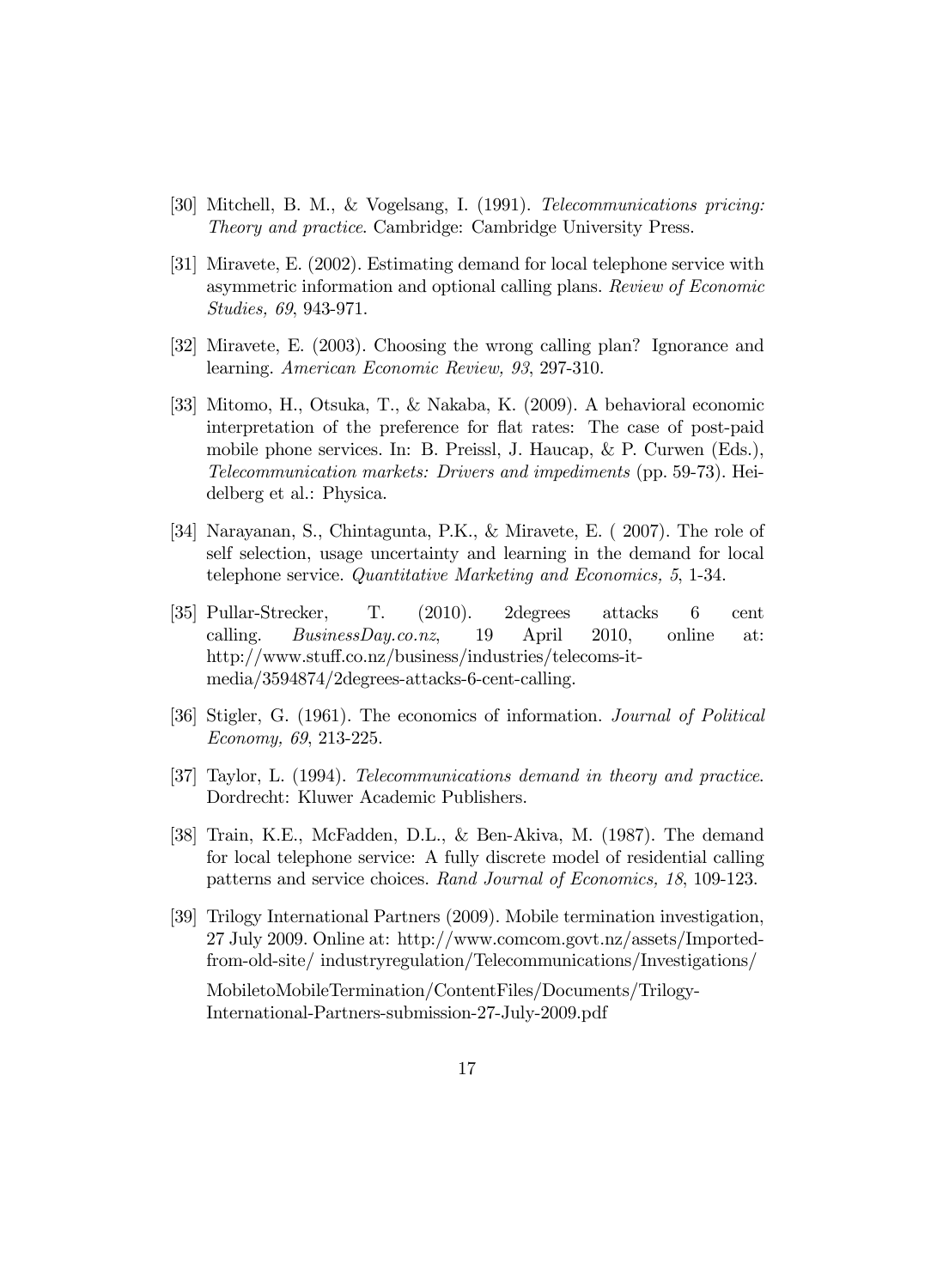- [40] White, H. (1980). A heteroskedasticity-consistent covariance matrix estimator and a direct test for heteroskedasticity. Econometrica, 48, 817- 838.
- [41] Wooldridge, J. (2001). Econometrics of cross section and panel data. Cambridge, MA: MIT Press.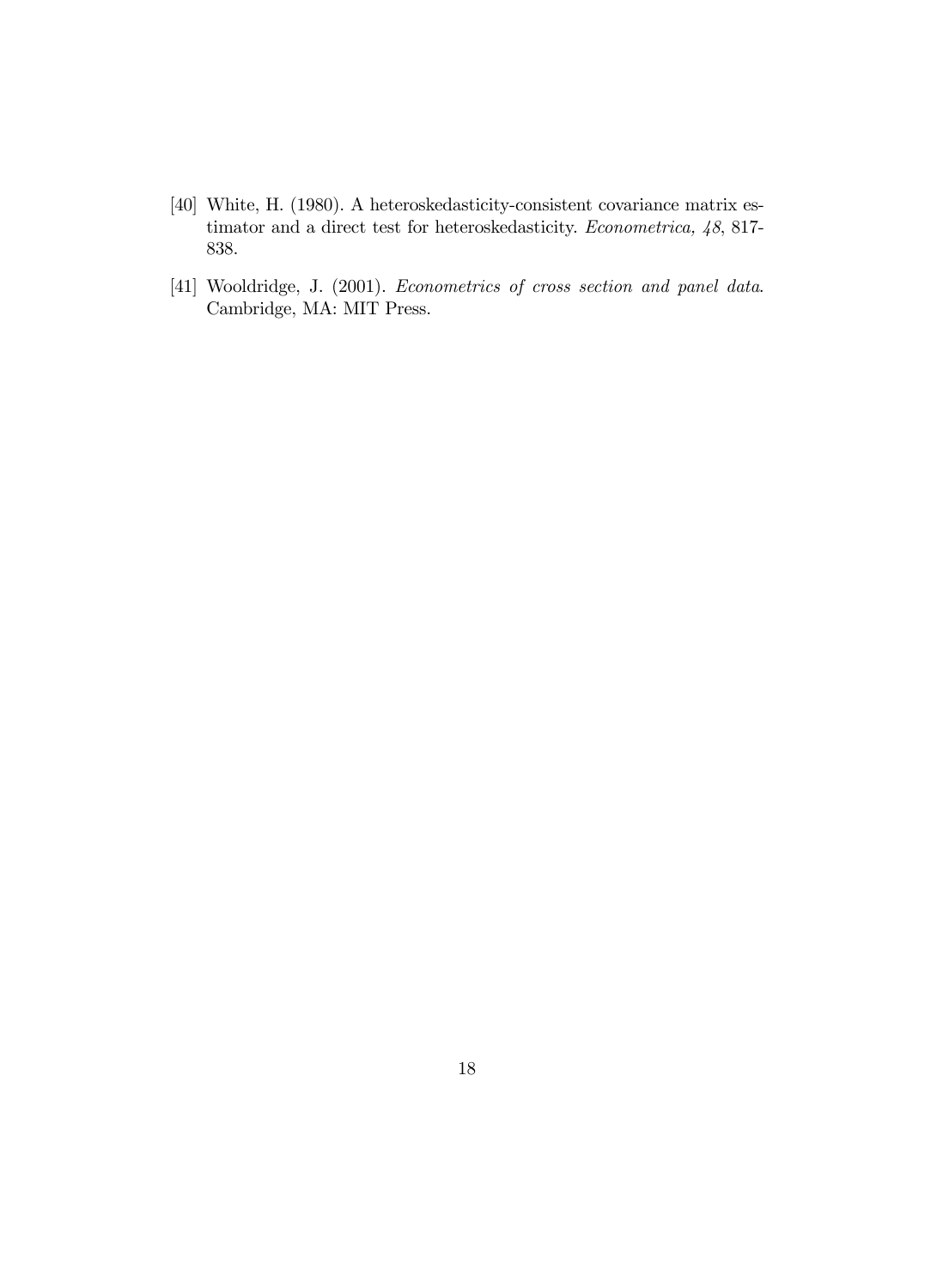# 6 Appendix

Table A1: Definition of Variables

| Variable                           | Definition                                                                                                                                                                                          |
|------------------------------------|-----------------------------------------------------------------------------------------------------------------------------------------------------------------------------------------------------|
| Monthly bill                       | Participants reported their average monthly mobile phone bill.                                                                                                                                      |
| Age                                | Age of participants.                                                                                                                                                                                |
| Male                               | Dummy variable taking the value 1 for male and 0 for female.                                                                                                                                        |
| Fixed line access                  | Dummy variable taking the value 1 if particiants have fixed line access in their homes and 0 if not.                                                                                                |
| Knowledge on-net/off-net prices    | Dummy variable taking the value 1 if participants know on-net and off-net prices of their providers.                                                                                                |
| Call length off-net versus on-net  | Dummy variable taking the value 1 if participants know different length of their on-net and off-net calls.                                                                                          |
| Switches                           | Number of times students witched to another network operator in reality.                                                                                                                            |
| Search length                      | Time participants needed to find a new network operator before switching on a 1 to 6 scale (no search time, 1 day, 1 week, 2 weeks, 1 month, more than 1 month).                                    |
| "Do not look at the monthly bill." | Dummy variable taking the value 1 if participants usually do not look at their monthly bills.                                                                                                       |
| Importance subscribtion charge     | Participants reported the importance of the subscription charge in choosing their actual mobile tariff on a 0 to 10 scale (from 0: not relevant to 10: extremely important).                        |
| Importance on-net price            | Participants reported the importance of the on-net price in choosing their actual mobile tariff on a 0 to 10 scale (from 0: not relevant to 10: extremely important).                               |
| Importance off-net price           | Participants reported the importance of theoff-net price in choosing their actual mobile tariff on a 0 to 10 scale (from 0: not relevant to 10: extremely important).                               |
| Share on-net/off-net calls         | Participants reported the importance of the their share of on-net versus off-net calls in choosing their actual mobile tariff on a 0 to 10 scale (from 0: not relevant to 10: extremely important). |
| Importance SMS price               | Participants reported the importance of the SMS price in choosing their actual mobile tariff on a 0 to 10 scale (from 0: not relevant to 10: extremely important).                                  |
| Importance free SMS                | Participants reported the importance of free SMS in choosing their actual mobile tariff on a 0 to 10 scale (from 0: not relevant to 10: extremely important).                                       |
| Importance free minutes            | Participants reported the importance of free minutes in choosing their actual mobile tariff on a 0 to 10 scale (from 0: not relevant to 10: extremely important).                                   |
| Importance access charge           | Participants reported the importance of access charges in choosing their actual mobile tariff on a 0 to 10 scale (from 0: not relevant to 10: extremely important).                                 |
| T-Mobile                           | Dummy variable taking the value one if participant has a T-Mobile contract and 0 else.                                                                                                              |
| Vodafone                           | Dummy variable taking the value one if participant has a Vodafone contract and 0 else.                                                                                                              |
| $E-Plus$                           | Dummy variable taking the value one if participant has a E-Plus contract and 0 else.                                                                                                                |
| Base                               | Dummy variable taking the value one if participant has a Base contract and 0 else.                                                                                                                  |
| O <sub>2</sub>                     | Dummy variable taking the value one if participant has a O2 contract and 0 else.                                                                                                                    |
| Costperminute                      | Average cost per minute students virtually had to pay as a result of their tariff choice in our survey.                                                                                             |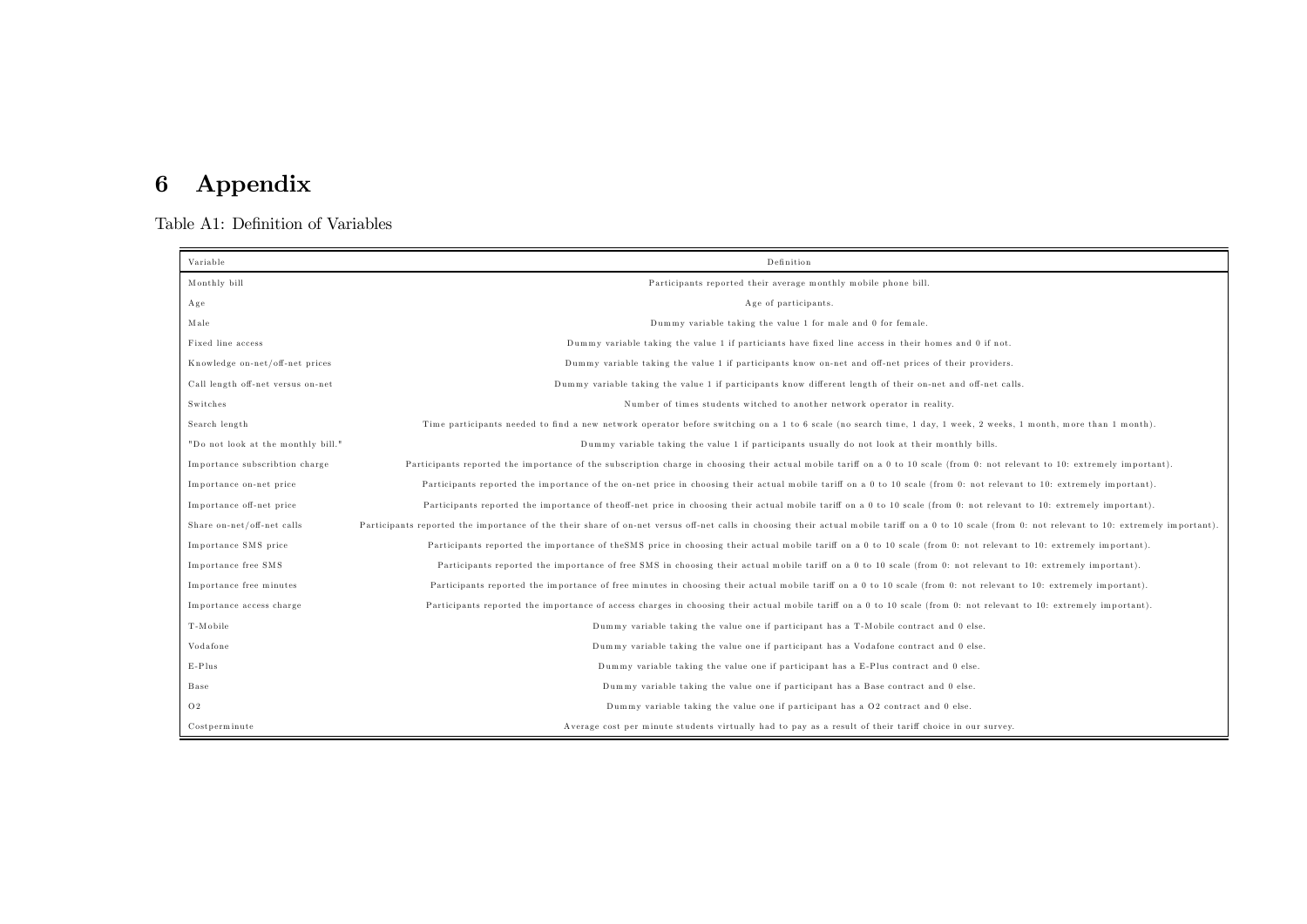# PREVIOUS DISCUSSION PAPERS

- 16 Haucap, Justus and Heimeshoff, Ulrich, Consumer Behavior towards On-net/Off-net Price Differentiation, January 2011.
- 15 Duso, Tomaso, Gugler, Klaus, Yurtoglu, Burcin B., How Effective is European Merger Control? January 2011.
- 14 Haigner, Stefan D., Jenewein, Stefan, Müller, Hans Christian and Wakolbinger, Florian, The First shall be Last: Serial Position Effects in the Case Contestants evaluate Each Other, December 2010.
- 13 Suleymanova, Irina and Wey, Christian, On the Role of Consumer Expectations in Markets with Network Effects, November 2010 (first version July 2010).
- 12 Haucap, Justus, Heimeshoff, Ulrich and Karacuka, Mehmet, Competition in the Turkish Mobile Telecommunications Market: Price Elasticities and Network Substitution, November 2010.
- 11 Dewenter, Ralf, Haucap, Justus and Wenzel, Tobias, Semi-Collusion in Media Markets, November 2010.
- 10 Dewenter, Ralf and Kruse, Jörn, Calling Party Pays or Receiving Party Pays? The Diffusion of Mobile Telephony with Endogenous Regulation, October 2010.
- 09 Hauck, Achim and Neyer, Ulrike, The Euro Area Interbank Market and the Liquidity Management of the Eurosystem in the Financial Crisis, September 2010.
- 08 Haucap, Justus, Heimeshoff, Ulrich and Luis Manuel Schultz, Legal and Illegal Cartels in Germany between 1958 and 2004, September 2010.
- 07 Herr, Annika, Quality and Welfare in a Mixed Duopoly with Regulated Prices: The Case of a Public and a Private Hospital, September 2010.
- 06 Blanco, Mariana, Engelmann, Dirk and Normann, Hans-Theo, A Within-Subject Analysis of Other-Regarding Preferences, September 2010.
- 05 Normann, Hans-Theo, Vertical Mergers, Foreclosure and Raising Rivals' Costs Experimental Evidence, September 2010.
- 04 Gu, Yiquan and Wenzel, Tobias, Transparency, Price-Dependent Demand and Product Variety, September 2010.
- 03 Wenzel, Tobias, Deregulation of Shopping Hours: The Impact on Independent Retailers and Chain Stores, September 2010.
- 02 Stühmeier, Torben and Wenzel, Tobias, Getting Beer During Commercials: Adverse Effects of Ad-Avoidance, September 2010.
- 01 Inderst, Roman and Wey, Christian, Countervailing Power and Dynamic Efficiency, September 2010.